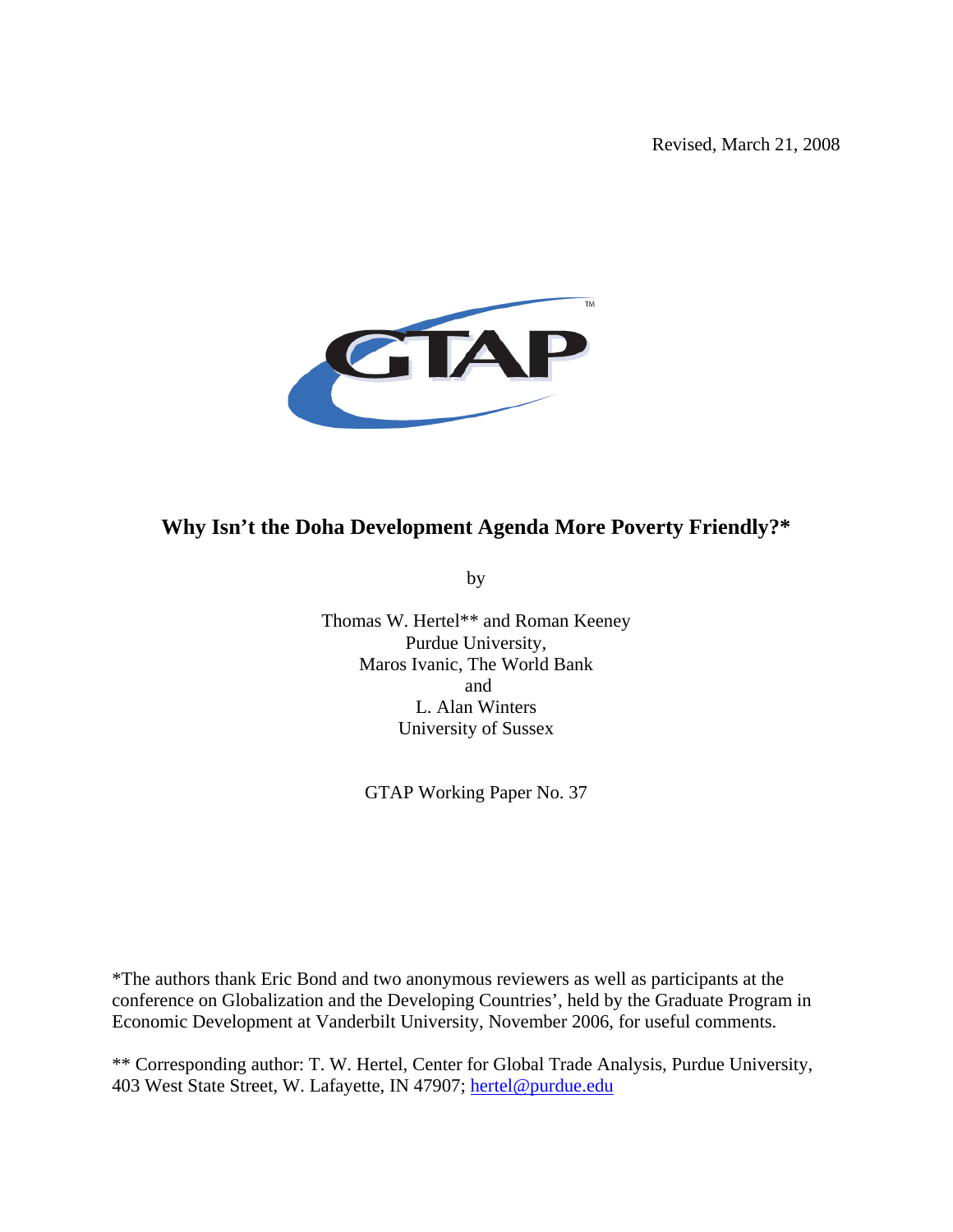# **Why Isn't the Doha Development Agenda More Poverty Friendly?**

#### **Abstract**

The breakdown of the WTO negotiations under the Doha Development Agenda has inspired critics to highlight the lack of effort on the part of rich countries to reform their agricultural policies. In this paper, we shift the focus to poverty impacts of developing country reforms – particularly agricultural tariff reduction. We argue that the Doha Development Agenda is fundamentally less poverty-friendly than it could be -- in large part due to the absence of tariff cuts on staple food products in developing countries. Such cuts would give the poor access to food at world prices, thereby reducing the cost of living at the poverty line. We also explore the contention that such tariff cuts will hurt the poor working in agriculture. Based on our analysis of the impacts of multilateral trade policy reforms in a sample of fifteen developing countries, we find there is some evidence of poverty increases in agriculture. However, such effects are minimized by ensuring that agricultural tariffs are cut in *all* developing countries. Overall, the povertyreducing impact of lower food prices dominates; we conclude that the Doha Development Agenda would be more poverty friendly if it were to include deeper cuts in developing country agricultural tariffs.

Keywords: WTO, Poverty, Trade Liberalization, Doha Development Agenda, Agricultural Trade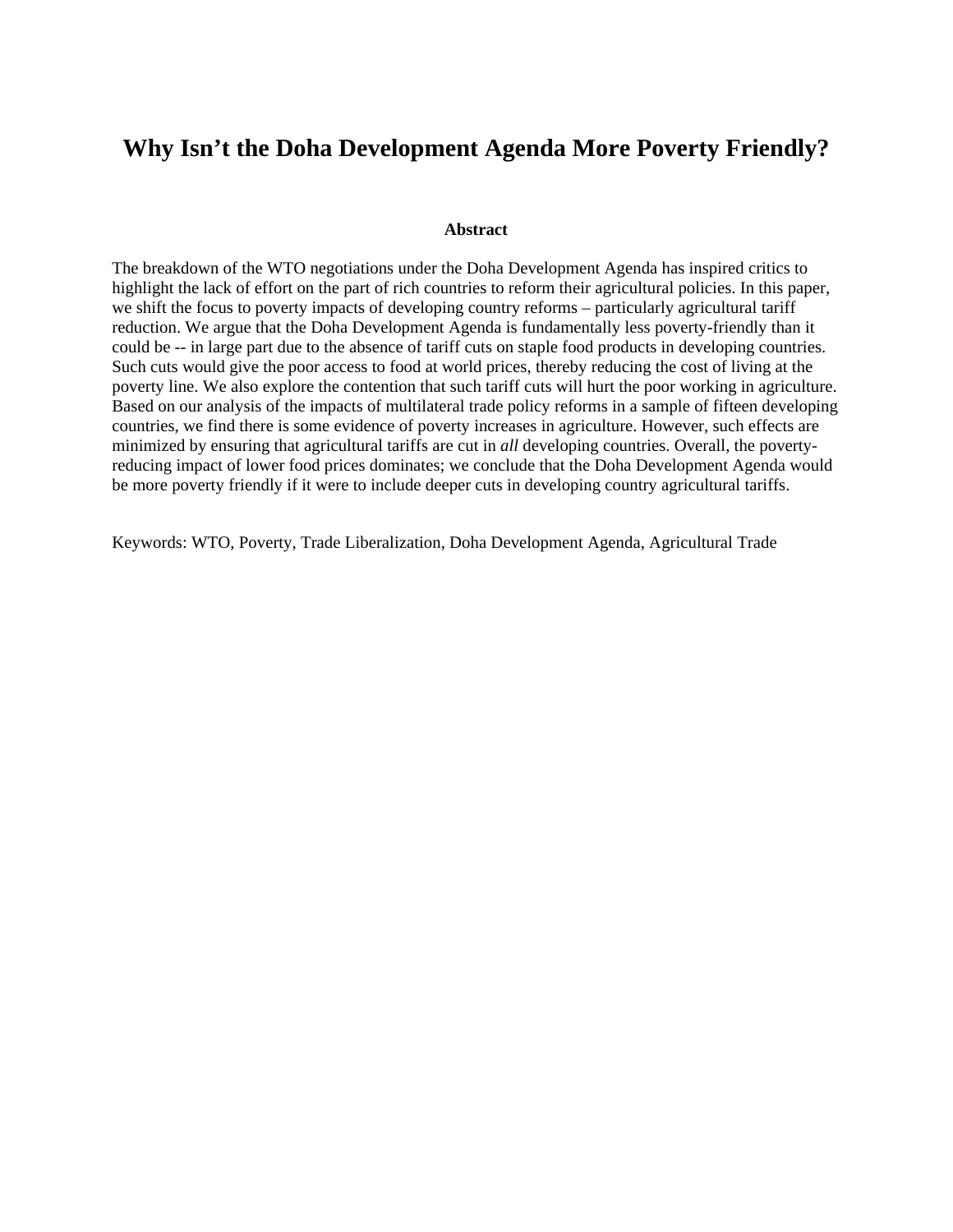#### **Introduction and Motivation**

The World Trade Organization's Doha Round of trade negotiations will be remembered for at least two characteristics. First, it was the first round to place development explicitly at the center of its business, as epitomized in its title "The Doha Development Agenda." Second, it has revolved around agricultural trade liberalization to a much greater and more critical extent than any other round. These two bold innovations have certainly made negotiations more complex and sensitive and in the course of the six years' negotiations to date they have come to be intimately connected in the public and political perceptions. Such a connection is undoubtedly warranted but we will argue that it has not always been correctly understood. Although the agricultural component of a successful Doha round would enhance development, in the process of balancing the various pressures from the agricultural lobbies and the development advocates, the negotiators have not maximized its effect.

We adopt a limited, operational definition of development − the reduction in the number of people in extreme poverty − and ask, for a medium-term horizon (3-5 years), how different elements of trade liberalization contribute towards this goal. We show that, if an agreement under the Doha round were to be achieved, it will likely be less poverty-friendly than it could have been with a different mix of reforms. Several commentators including ourselves have observed that the emphasis on eliminating industrial countries' agricultural export subsidies is not particularly poverty-friendly, because subsidies reduce food prices and many poor people are heavy net purchasers of food (e.g. Hoekman, Ng and Olarreaga, 2004; Anderson, Martin and Valenzuela, 2006, Hertel et al., 2007). This result is embedded in the current paper, but it takes a distant second place to another problem: the Doha round is set to require developing countries to undertake little agricultural trade liberalization and least developed ones (the poorest) to undertake none. It turns out that this too curtails the ability of the round to reduce poverty in developing countries, despite the fact that among negotiating parties it is the developing countries, and their development advisors, who are insisting on such exemptions.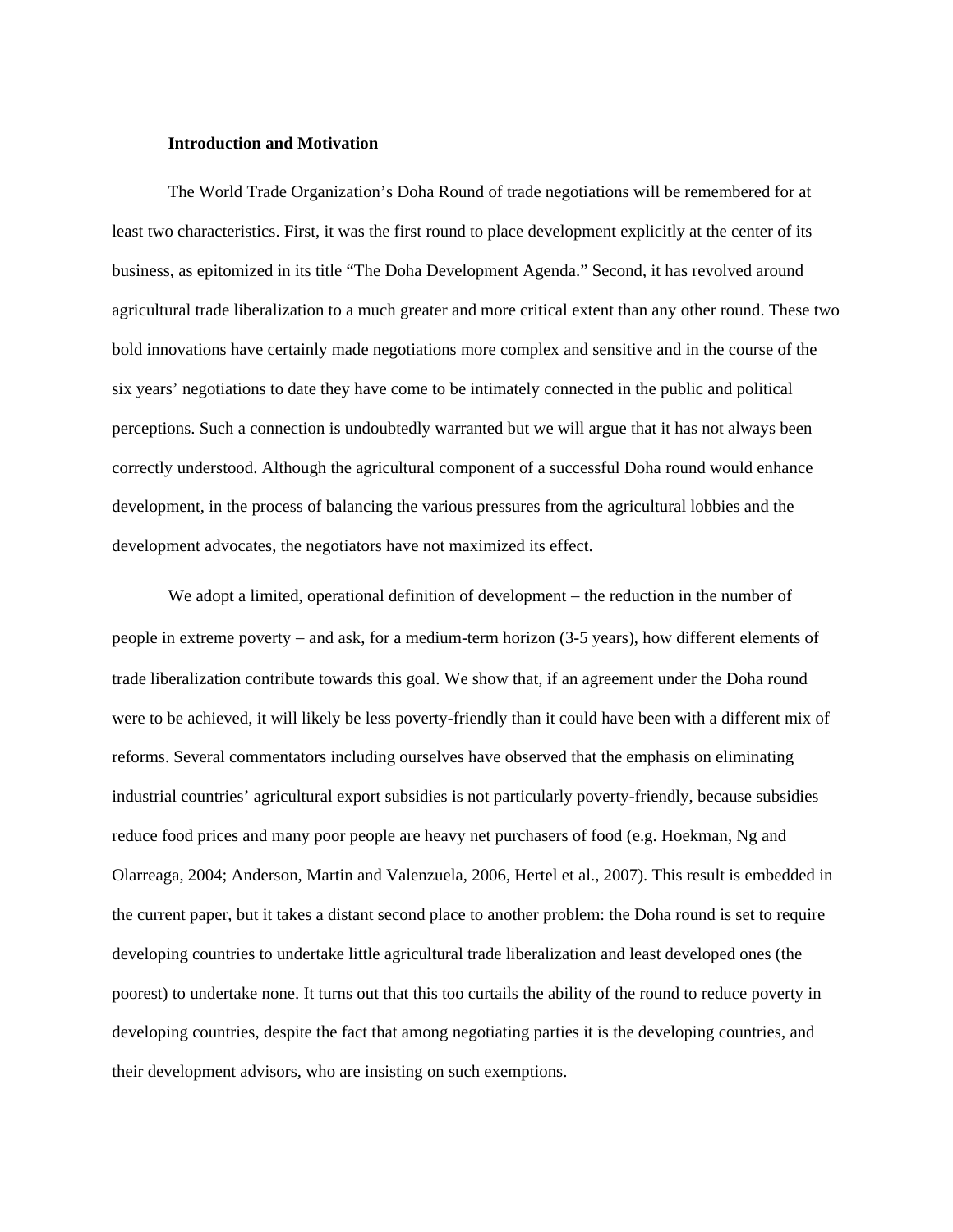In fact, our results both pose, and resolve, a paradox. Because of the patterns of protection involved, our analysis suggests that developing country poverty could be reduced both by liberalizing industrial countries' agricultural trade, which will increase agricultural prices in developing countries, and by liberalizing developing countries' trade, which will reduce them. We decompose the effects of the various trade liberalizations on poverty into effects acting via earnings, via the replacement of lost tax (tariff) revenue and via consumer prices. Developed country liberalization reduces poverty via its strong positive effect on the earnings of agricultural factors, which is generally not offset by the adverse effects of higher consumer prices. For developing countries' agricultural liberalizations, the earnings effects are mixed (partly because some countries export to other developing countries) and the revenue replacement effects adverse, but they are generally more than offset by the advantages of the ensuing lower food prices.

The translation of global trade reforms into changes in poverty involves a long and torturous causal chain, which has so far entirely evaded econometric analyses of *ex post* data. The best we have econometrically are studies of specific steps − e.g. Goldberg and Pavcnik (2003) on employment effects of trade reforms − or of specific events − e.g. Niimi, Vasudeva-Dutta and Winters (2007) on Vietnam's trade liberalization. And yet the prominence of the question in global debates means that the economics profession cannot legitimately evade the issue altogether. Thus in this and previous studies − Hertel and Winters (2006) and Hertel et al. (2007) − we use simulation techniques. We first construct plausible scenarios for the outcome of the Doha round, translating them into reductions in agricultural support at a very detailed level; from these we use a detailed global computable general equilibrium model − GTAP − to estimate likely effects on factor and commodity prices and government revenue in 34 countries and regions. Of these we specialize on fifteen developing countries for which we have detailed poverty, factor earnings and consumption data. The latter allow us to calculate the effects on poverty across seven strata of households per country of changes in ten factor rewards and in taxes and consumer prices. From these we construct a synthesis of likely national poverty consequences. The focus countries are based on data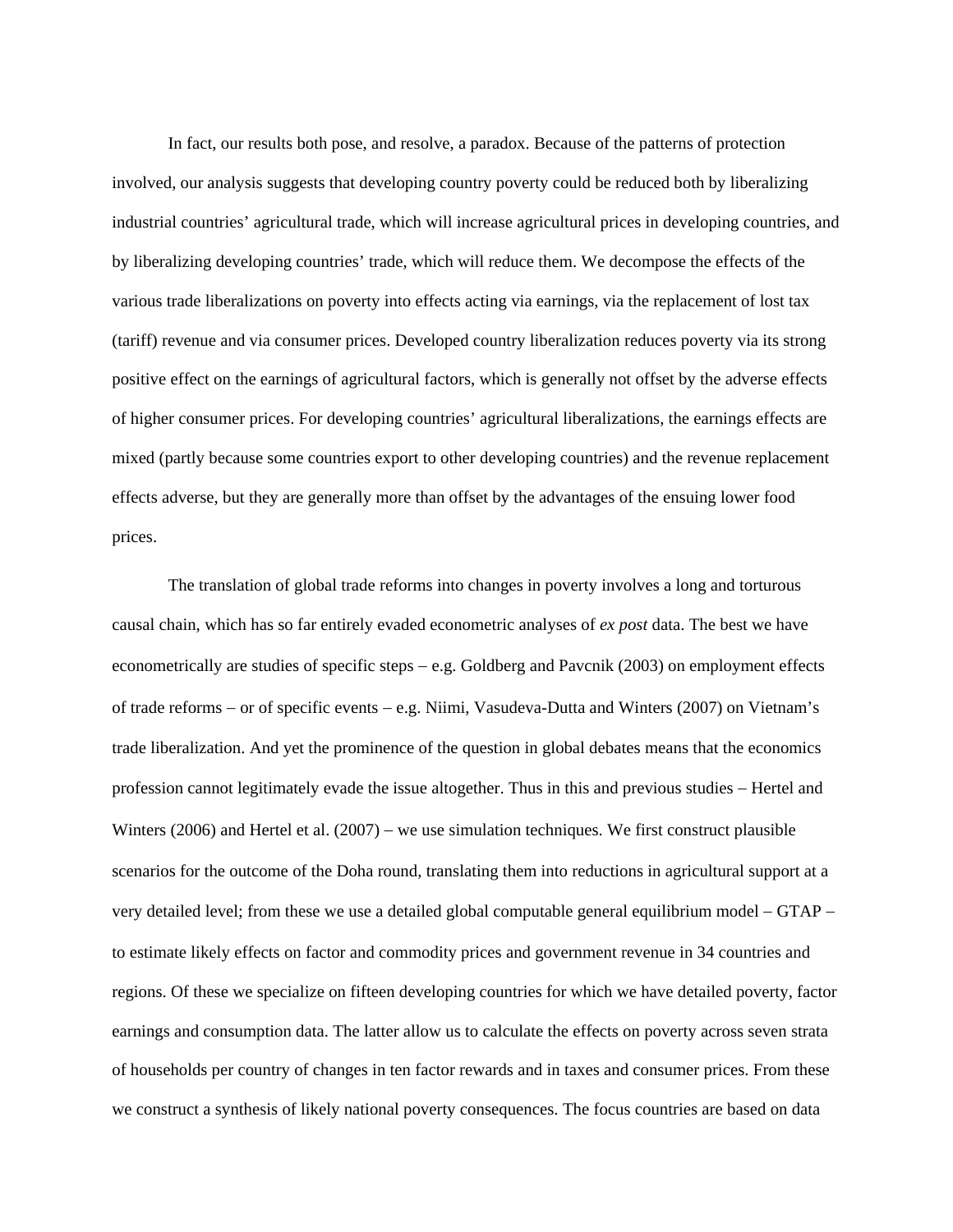availability; they are neither randomly selected nor strictly representative of the developing world, however, together they span the continents of Africa, Asia and Latin America. In the aggregate, they account for nearly 1 billion people, and more than 400 million poor (measured at the \$2/day poverty line; 150 million poor when evaluated at the \$1/day poverty line). And, they span a wide range of per capita income levels as well as differing degrees of industrialization, so earnings patterns of the poor in these fifteen countries vary greatly.

The basic scenarios and modeling approach in this paper are the same as in Hertel et al. (2007). Whereas that article looked at rich-country income distribution as well as poor, and only at the net effects on developing country poverty, here we focus on the decomposition of the effects of different policies and the contrast between developed and developing country liberalization. We believe it is the first systematic attempt to look at the poverty dimension of the missing developing country liberalization in Doha. We turn now to our analytical framework, which features a novel approach to decomposing the poverty impacts of trade reform.

#### **Analytical Framework**

*The Poverty Model:* There are many alternative approaches to estimating the change in poverty headcount due to trade reforms (Winters et al., 2004; Hertel and Reimer, 2005). The analytical approach used here builds on that of Hertel et al. (2004), which employs a sequential, macro-micro modeling strategy in which results from the global model are passed to a series of micro-simulation models. More specifically, our poverty analysis begins with the estimation of a consumer demand system and the parameters of the associated utility function. The utility of the household at the poverty line is defined as the *poverty level of utility*. In evaluating changes in poverty in the wake of trade reforms, we will compute the change in the percentage of the population below this poverty level of utility.

In this study, we use Rimmer and Powell's (1996) AIDADS demand system to represent consumer preferences. The AIDADS demand system is particularly useful for poverty analysis because it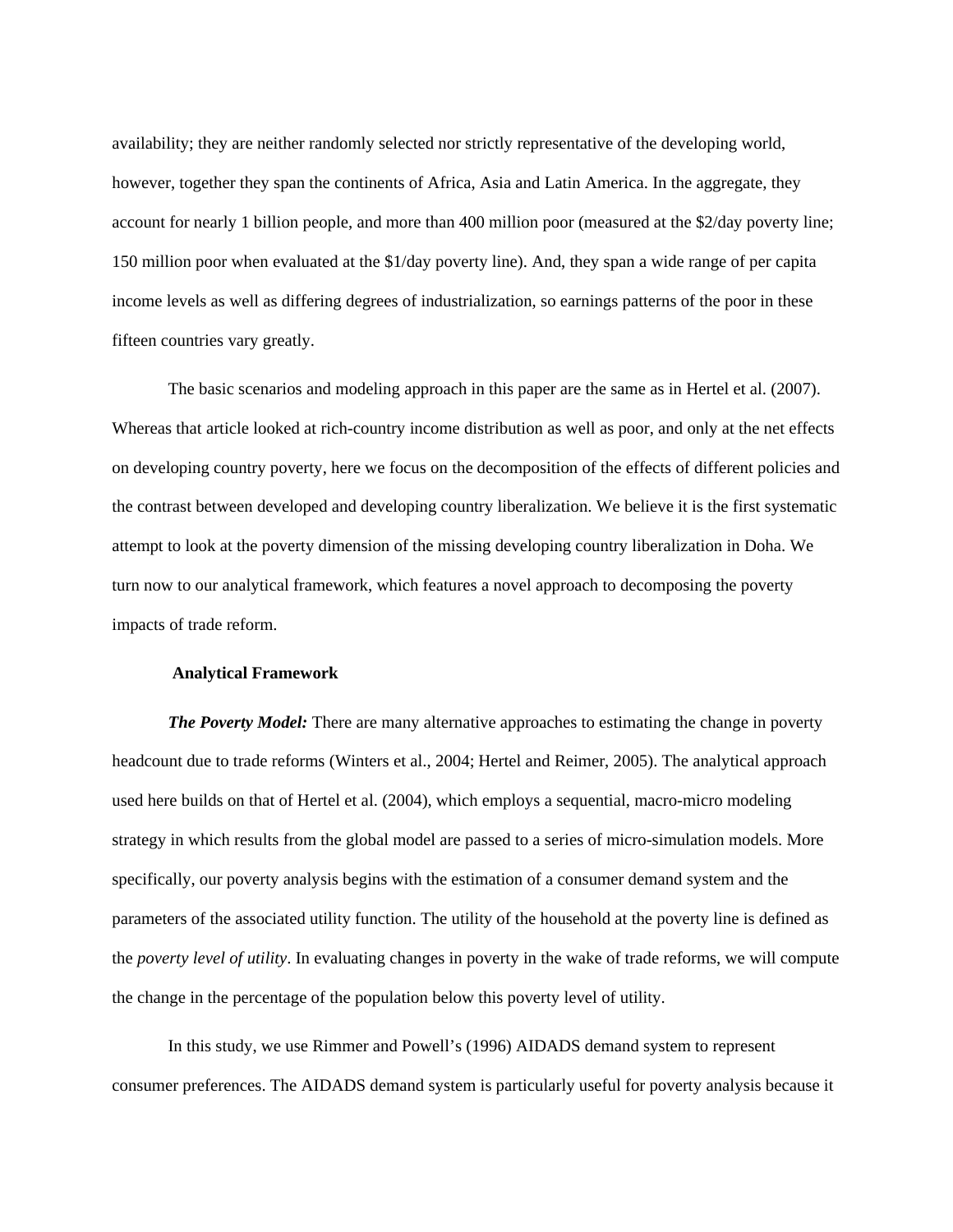lends itself to international cross-section estimation, performs well in out of sample forecasting, and devotes two-thirds of its parameters to consumption behavior in the neighborhood of the poverty line (Cranfield et al., 2003). Estimation of this demand system is undertaken using the 80 country, per capita consumption data set offered by GTAP version 6.1 and the resulting parameters are reported in Appendix Table A1. The demand system estimates are then calibrated to reproduce base year per capita demands in each country following the approach of Golub (2006).

A key finding in the work of Hertel et al. (2004) is the importance of stratifying households by their primary source of income. Farm households in developing countries often rely on the farm enterprise for virtually all of their income. The share of national poverty concentrated in agriculturespecialized households is quite high in the poorest countries in our sample – between one-quarter and one-half of the \$1/day headcount in Chile, Colombia, Indonesia, Malawi, Mozambique and Zambia. Not only are farm households in the poorest countries more likely to be specialized in farming, these specialized farm households also tend to be poorer, on average, than the rest of the population. The implication of this pattern of farm income specialization is that the poorest households in the poorest countries are more concentrated in agriculture and therefore more likely to benefit from producer price increases engendered by multilateral trade reforms. We follow Hertel et al. (2004) in identifying five household groups that rely almost exclusively (95% or more) on one source of income: agricultural self employment, non-agricultural self-employment, rural wage labor, urban wage labor, or transfer payments. The remaining households are grouped into rural and urban diversified strata, giving seven strata.<sup>1</sup>

Given our emphasis on the poverty headcount, we focus squarely on the households in the neighborhood of the poverty line making use of a *highly disaggregated* poverty elasticity approach.<sup>2</sup> Our

 $\overline{a}$ 

<sup>&</sup>lt;sup>1</sup> A clear limitation of this approach stems from the rigidity of a given households' classification by earnings specialization. Obviously households maybe induced to change their specialization or diversify in response to changing relative factor returns. We believe that the relatively broad definition of strata circumvents this problem for the majority of households in the face of modest earnings changes. However, this important qualification will be further considered below in the results section.

 $2^2$  We have chosen to focus on households in the neighborhood of the poverty line in order to permit generalization of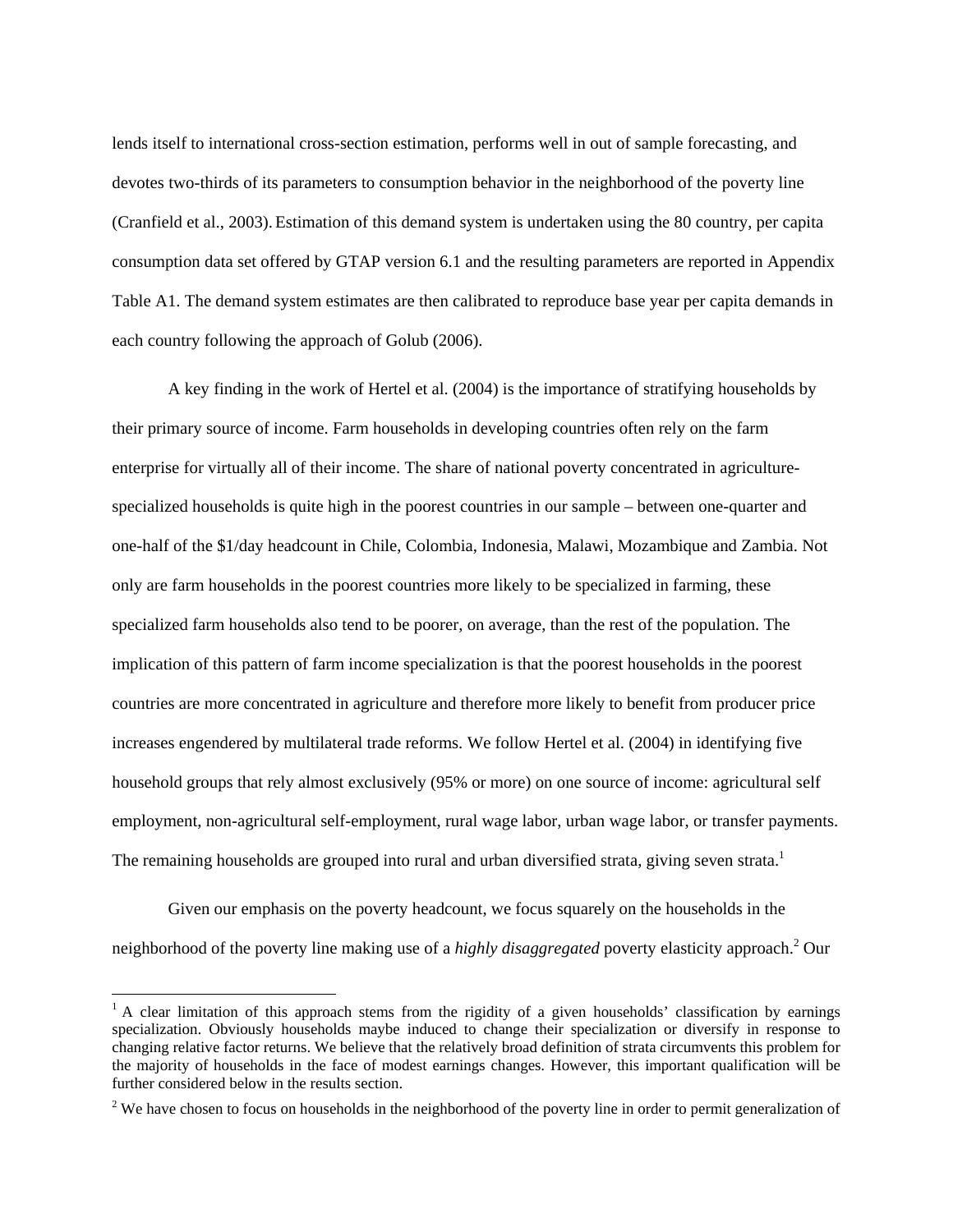analysis begins with the cumulative density function of per capita income in region *r* for the population stratum  $s: F_{rs}(y)$ . Thus  $F_{rs}(\bar{y}_r^p)$  computes the poverty headcount ratio when  $\bar{y}_r^p$  is the level of income required to attain the poverty level of utility in region *r* at initial prices. Since preferences and consumer prices are assumed to be the same across all strata in the country, this poverty level of income is unique. We are interested in the elasticity of this poverty headcount with respect to a small change in the real income of households at the poverty line, in a given stratum *s*:  $dy_{rs}^p$ . Assuming unchanging commodity prices, and given the function  $F_{rs}(\bar{y}_r^p)$ , this may be computed as follows:

$$
\varepsilon_{rs} = -\frac{dF_{rs}(\bar{y}_r^p)/dy_{rs}^p}{F_{rs}(\bar{y}_r^p)/y_{rs}^p}.
$$
 (1)

The top panel in Table 1 reports these stratum-specific poverty elasticities for the fifteen countries in our sample. They range from a low of 0.0006 in the self-employed agriculture stratum in Zambia, where nearly all of the population is well below the poverty line, to a high of 3.63 in the urban diversified stratum of Brazil, where the population density at the poverty line is quite high.

The proportional change in real income of households at the poverty line in stratum *s* of region *r* can be written as the income–share weighted sum of the households' real after-tax factor earnings:

$$
\hat{\mathbf{y}}_{rs}^p = \sum_j \alpha_{rsj}^p (\hat{W}_{rj} - \hat{C}_r^p)
$$
 (2)

where  $\alpha_{rsj}^p$  is the share of income obtained from factor *j* by households at the poverty line in stratum *s* of region *r*,  $\hat{W}_{rj}$  is the proportional change in after-tax earnings of factor *j* in region *r*, and  $\hat{C}_r^p$  is the proportional change in the cost of living at the poverty line in region *r*, obtained by evaluating the

impacts across countries. An alternative would be to explore the impacts on all households within a single country.

 $\overline{a}$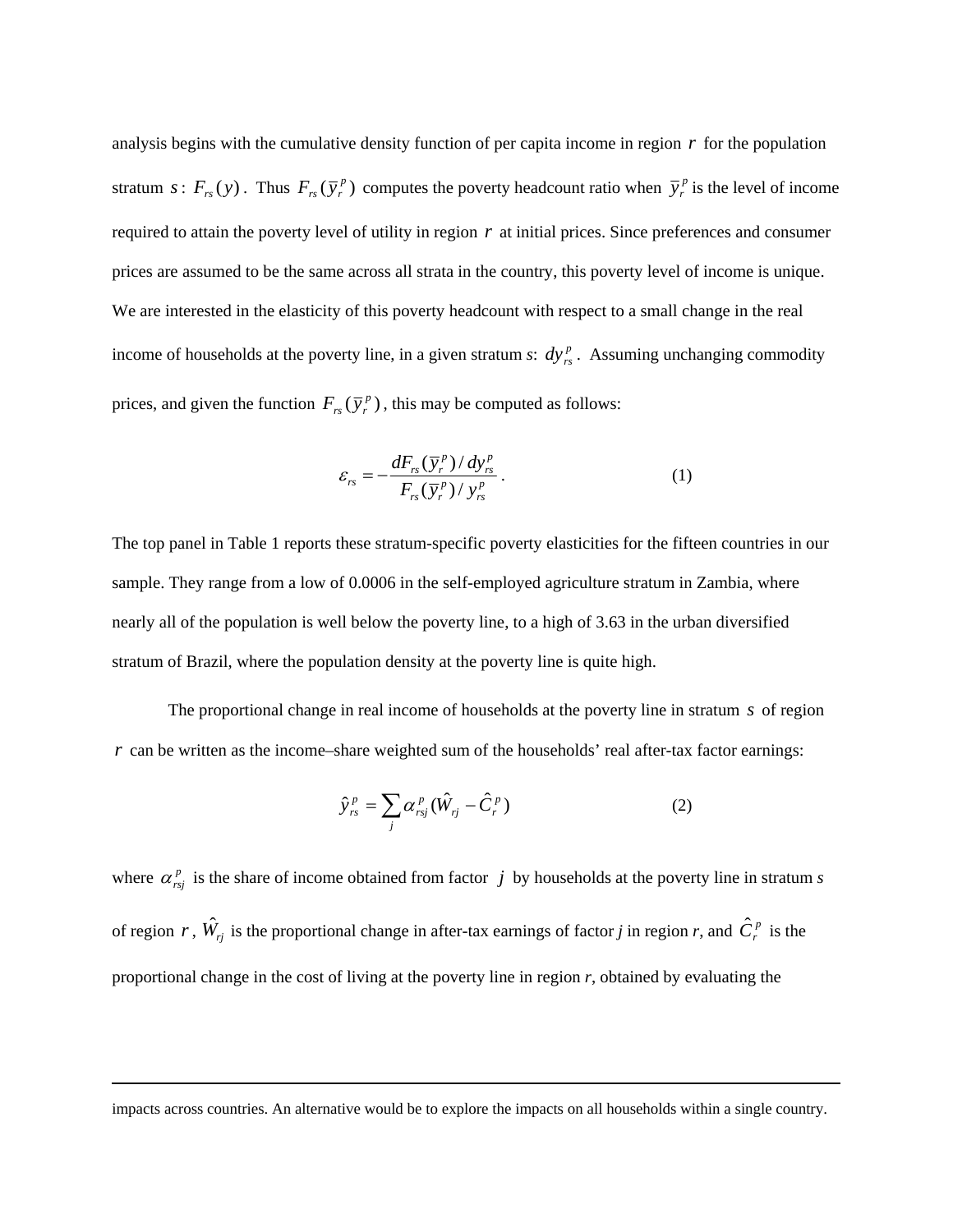consumer utility function for the level of expenditure required to *remain at the poverty level of utility*. 3 We can now express the proportional change in the poverty headcount in stratum *s* of region *r* as follows:

$$
\hat{F}_{rs}(\overline{y}_r^p) = \hat{H}_{rs} = \varepsilon_{rs} \cdot \hat{y}_{rs}^p = \varepsilon_{rs} \cdot \sum_j \alpha_{rsj}^p (\hat{W}_{rj} - \hat{C}_r^p)
$$
\n(2)

The earnings shares at the poverty line,  $\alpha_{rsj}^p$ , will play a critical role in our analysis. At the poverty line, earnings tend to be dominated by unskilled labor.<sup>4</sup>

Having established the determinants of the stratum poverty headcount, we can now progress to the national poverty headcount, which can be expressed as a function of the stratum headcounts and stratum populations  $\left( POP_{rs} \right): \text{ } H_{r}=\big|\sum POP_{rs}*H_{rs}\big|/POP_{r}$  $H_r = \left(\sum_s POP_{rs} * H_{rs}\right) / POP_r$ , where  $POP_r = \sum_s$  $POP_r = \sum POP_{rs}$ . So the proportional change in  $H_r$  is given by:  $\hat{H}_r = \sum \beta_{rs} * \hat{H}_{rs}$  $\hat{H}_r = \sum_s \beta_{rs} * \hat{H}_{rs}$ , where the share of stratum *s* poverty in

nationwide poverty in region *r* is computed as:

 $\overline{a}$ 

$$
\beta_{rs} = \left[ \left( POP_{rs} * H_{rs} \right) / POP_{r} \right] / H_{r} = \left( POP_{rs} * H_{rs} \right) / \sum_{k} \left( POP_{rk} * H_{rk} \right)
$$
. These stratum powerty shares

are reported in the bottom panel of Table 1 for our 15 focus countries. Agriculture specialized households and rural diversified households tend to dominate the poverty headcount, although exceptions are Colombia, Venezuela and Peru, where self-employed, non-agriculture households contain a large share of the poor.

Combining (1) and (2) we get a useful expression for evaluating the change in the national poverty headcount in response to a small change in factor and commodity prices:

 $3$  Without detailed information by district we have to assume that changes in border prices are fully passed through to domestic agents, whereas in fact those for importables are likely to be attenuated and those for exportables magnified – Winters, McCulloch and McKay (2004). Moreover, importables are differentiated from domestic gods in this model and, border prices respond to tariff changes, so the pass-through of tariff changes will be below 100%, and that the prices of domestic varieties of importables move in the same direction, but by much less than border prices. Thus we do not think that the pass-through assumptions are seriously misleading.

 $4 \text{ A complete set of shares for all strata are available in the reviewers' annex.}$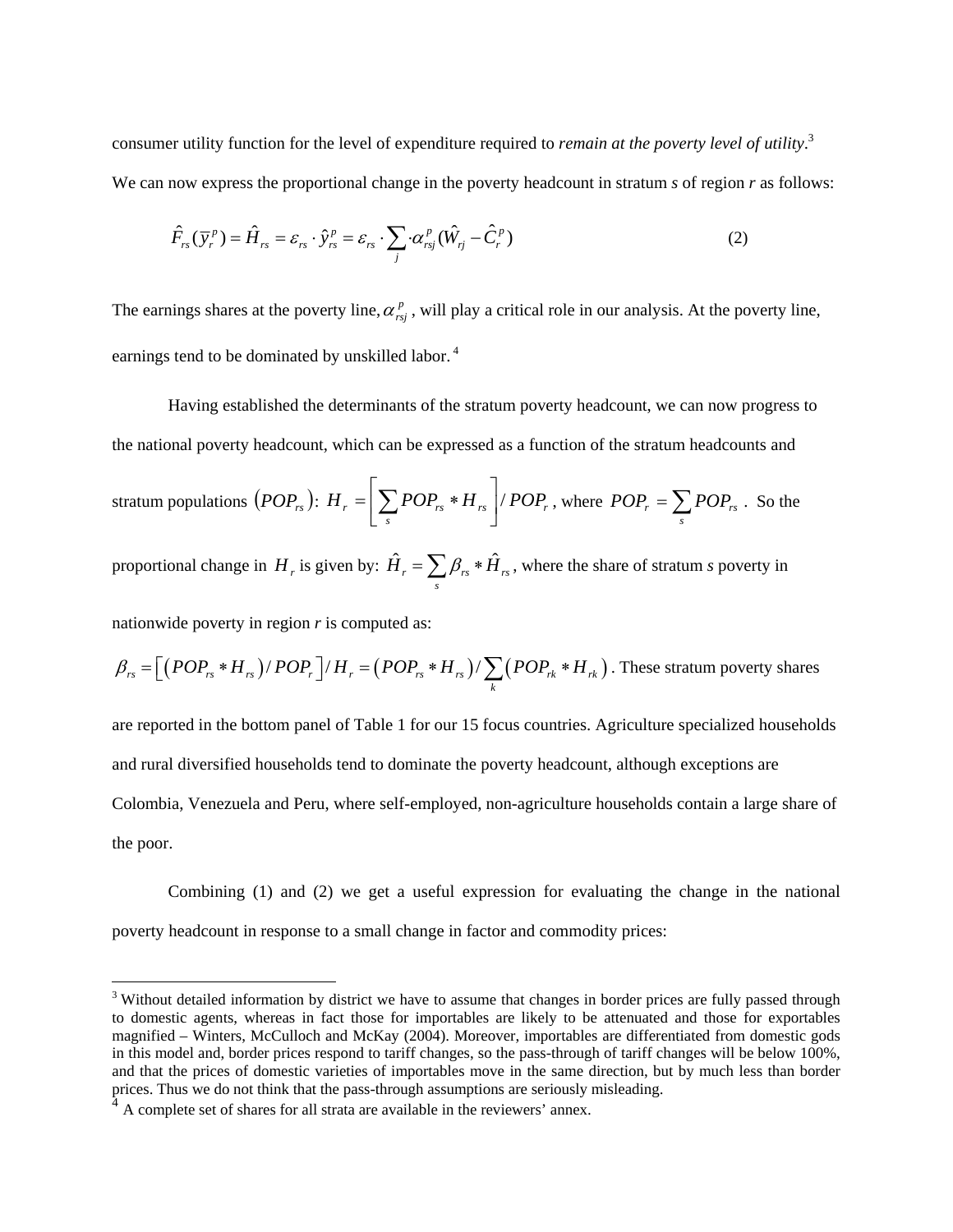$$
\hat{H}_r = \sum_s \beta_{rs} \cdot \varepsilon_{rs} \cdot \sum_j \alpha_{rsj}^p \left( \hat{W}_{rj} - C_r^p \right)
$$
 (3)

For purposes of subsequent analysis and discussion, it will be useful to further separate the tax component associated with the replacement of lost tariff revenue by another tax instrument. Hertel and Winters (2006) find that the choice of a revenue replacing tax instrument can have a significant impact on the poverty results following trade reform. Here, we follow those authors in adopting the rather neutral approach of an endogenous, uniform factor income tax. Define the uniform *ad valorem* income tax on factor *j* in region *r* as follows:  $TAX_{rj} = t_rW_{rj}^m \cdot L_{rj}$ , where  $t_r$  is the tax replacement instrument operating on market earnings,  $W_{rj}^m$ . Letting  $T_r = (1 + t_r)$  be the *power* of the replacement income tax in region *r*, then with fixed endowments, the proportional change in after tax income is given by:  $\hat{W}_{rj} = \hat{W}_{rj}^m - \hat{T}_r$ . Substituting into (3) we have the following decomposition of changes in the poverty headcount in region *r* into market earnings, replacement tax, and cost of living components:

$$
\hat{H}_r = \sum_s \beta_{rs} \cdot \varepsilon_{rs} \cdot \sum_j \alpha_{rsj}^p \left( \hat{W}_{rj}^m - \hat{T}_r - \hat{C}_r^p \right)
$$
(4)

Finally, since only relative prices matter in the general equilibrium model, and since we wish to separate the "earnings" and "spending" effects of trade reform on households, it is useful to normalize both market wages and the cost of living by a common variable. The choice of normalization factor is arbitrary, since we will first subtract it from wages, then add it back in with the cost of living. The normalization variable should be a national, nominal variable that does not vary by stratum or earnings type, and it should have some economic meaning when compared to a particular category of wages, or to the cost of living. For the present analysis, we choose net national income in the region  $y_r$ . Subtracting and adding  $\hat{y}_r$  to the term in brackets in (4), recognizing that the tax replacement and cost of living effects are independent of stratum and earnings type, and making use of the fact that  $\sum_{j} \alpha_{rsj} = 1$ , we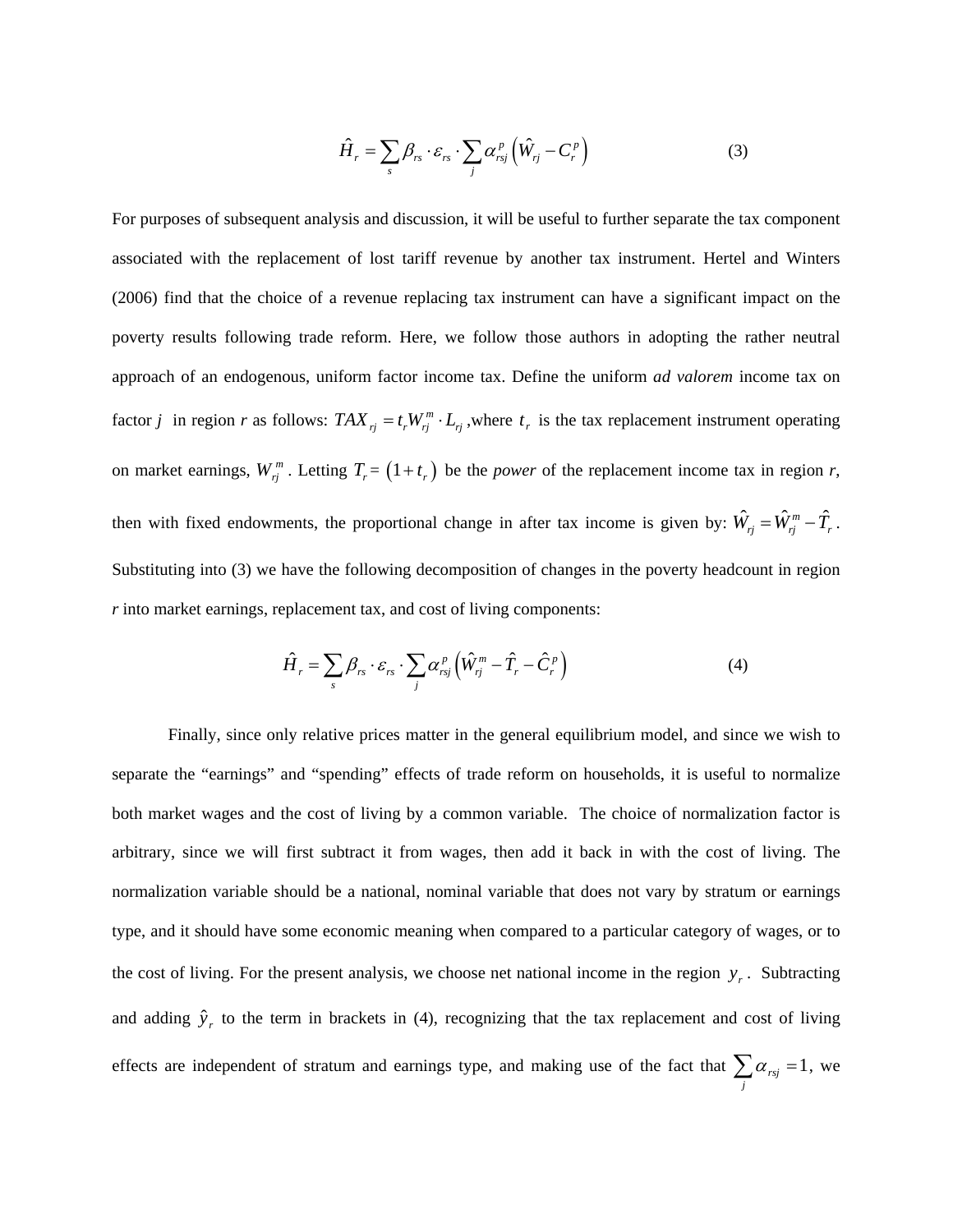define the national poverty elasticity as the poverty share-weighted sum of the stratum elasticities:  $r = \sum P_{rs} \sigma_{rs}$  $\varepsilon_r \equiv \sum_s \beta_{rs} \varepsilon_{rs}$ . This gives the final decomposition of the national poverty impacts of a trade reform in:

$$
\hat{H}_r = \sum_s \beta_{rs} \varepsilon_{rs} \sum_j \alpha_{rsj}^p \left( \hat{W}_{rj}^m - \hat{y}_r \right) + \varepsilon_r \hat{T}_r - \varepsilon_r \left( \hat{C}_r^p - \hat{y}_r \right)
$$
(5)

The first term in (5) will be termed the "earnings effect" and identifies the change in a particular wage, relative to net national income. The second term is the "tax effect". And the third term is the spending effect, which identifies the change in cost of living at the poverty line, relative to net national income.

For expository purposes, let us now consider what (5) has to say about three different developments: a rise in the unskilled wage rate, a fall in the power of the tax, and a rise in the price of staple foods. Since unskilled wages represent an important part of per capita income, (i.e.  $\alpha_{rs}^p > 0$ )and a rise in the wage rate relative to  $y_r$  will boost income substantially moving some households across the poverty line. The proportional change in stratum headcount will depend on the density of the stratum population in the neighborhood of the poverty line as captured by  $\varepsilon_{rs}$ . If this density is high, and the stratum also contains a substantial share of the nation's poor as captured by  $\beta_{rs}$ , then there will be a relatively large reduction in the poverty headcount *ceteris paribus*. Of course, other factors may change as well. If tariffs are cut, we expect that the income tax,  $t_r$  will rise so that  $\hat{T}_r > 0$  inducing a rise in poverty. Finally, if trade liberalization results in a rise in staple food prices for which the poor household's expenditure share is very large, then we expect a rise in the cost of living at the poverty line relative to net national income and a rise in poverty in region *r*. In light of the fact that trade reforms considered here change all the relative prices as well as tax revenues, the decomposition offered by (5) is quite important for understanding the underlying drivers behind any change in the national poverty headcount. We now turn now to the general equilibrium framework that will determine how these factor prices, commodity prices and taxes change as a function of trade policies.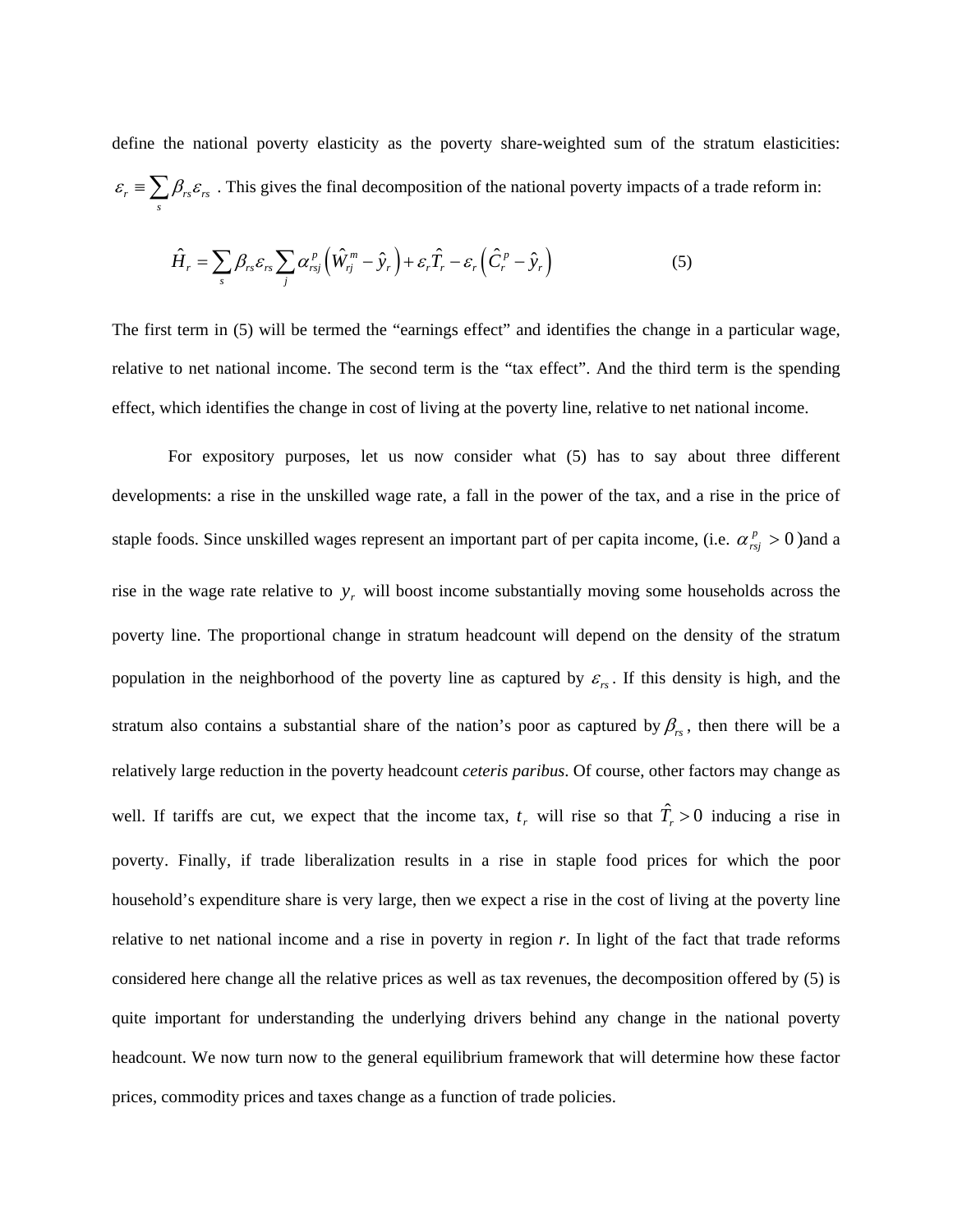#### *The Global General Equilibrium Model*

Our starting point for the global general equilibrium analysis of the impacts of trade policy is the GTAP version 6.1 data base (Dimaranan, 2007). Virtually all contemporary analyses of the Doha Development Agenda start at this same point. Data availability is easily the most limiting resource for global analysis and GTAP version 6.1 represents the only data base covering global economic activities with bilateral trade and protection data that reflects tariff preferences. These data permit us to draw on the carefully constructed Doha reform scenarios developed and utilized in the recent books by Anderson and Martin (2006), and Hertel and Winters (2006). Included in the Doha reform scenarios are the necessary experiments for updating key trade policies to 2005to establish that year as the benchmark for trade liberalization experiments. Our modifications to the standard GTAP model focus on features that enhance analysis of agricultural reforms and simulation of poverty impacts. We retain the simplistic yet empirically robust assumptions of constant returns to scale and perfect competition typically featured in agricultural trade studies. The remaining modifications are aimed at permitting us to shed new light on the distributional consequences of WTO reforms – focusing particularly on unraveling the puzzle of why the Doha Development Agenda is not more poverty friendly. Specifically, we ensure consistency on the demand-side of the model by modifying the global model to incorporate the same AIDADS demand system used in the poverty module. Thus, aggregate preferences are consistent with the preferences used to evaluate the impact of price changes on households at the poverty line – although expenditure patterns differ due to differing per capita income levels.

The other modifications relate to the factor markets. Ever since the work of T.W. Schultz (1945), economists have recognized the importance of off-farm factor mobility in determining farm incomes. The limitations of agricultural labor markets have also been prominently featured in the development economics literature, as an explanation for the very low level of agricultural supply response (de Janvry *et al*., 1991). We follow recent studies of global agricultural trade liberalization (e.g., Keeney and Hertel, 2005) in modeling farm/non-farm mobility by specifying a constant elasticity of transformation function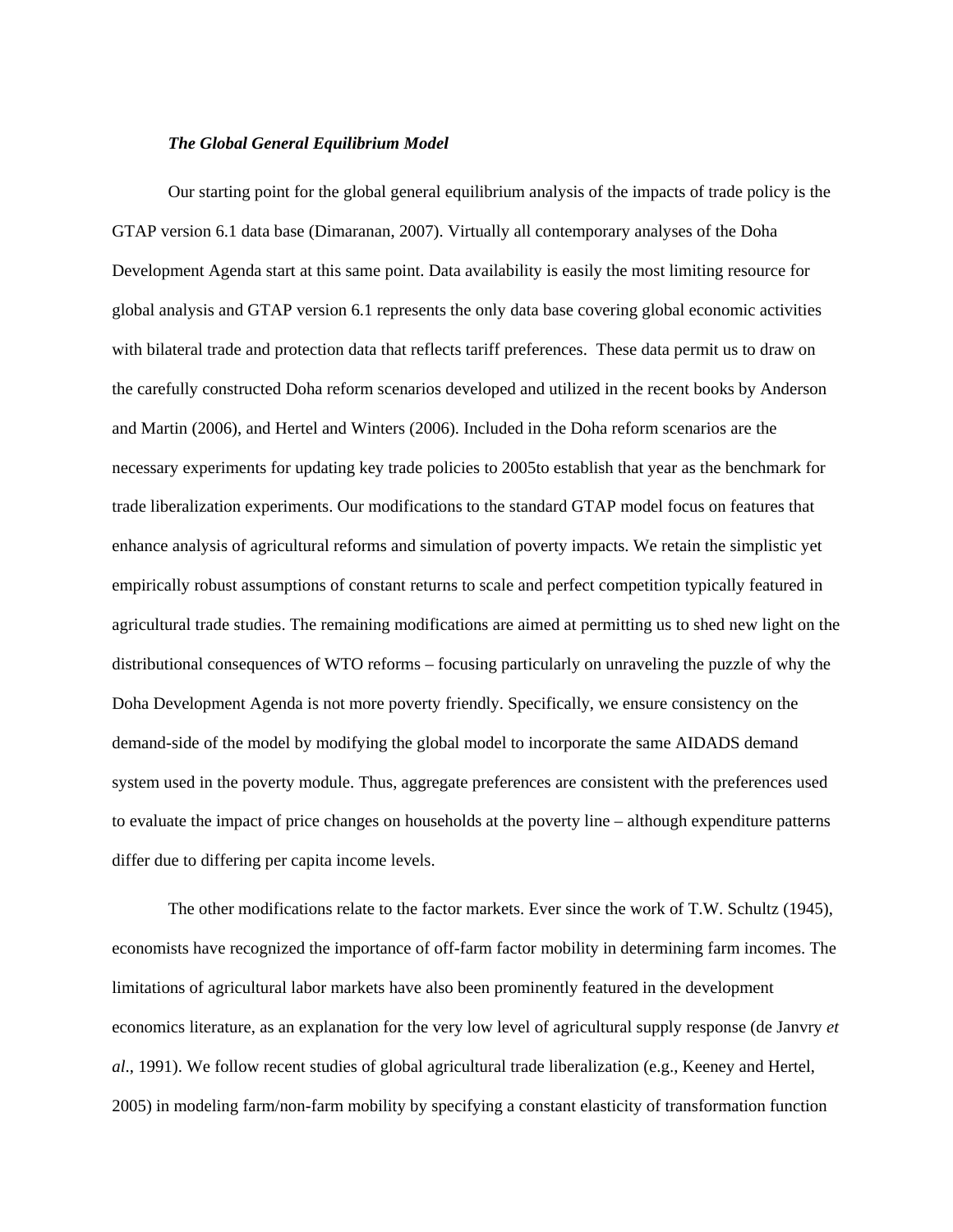which "transforms" farm-labor into non-farm labor and vice-versa. This transformation function permits wages to diverge between the farm and non-farm sectors, a key driver for our distributional analysis. We apply the same approach to the capital market, postulating a transformation function between agricultural and other capital. With segmented factor markets, the impact of reduced subsidies to agriculture in the rich economies will not be shared equally between the farm and non-farm labor forces or between farm and non-farm capital owners and similarly for the benefits from higher farm prices in developing countries following rich country reforms. In order to parameterize these CET factor mobility functions we draw on the OECD's (2001) survey of agricultural factor markets.

We assume a constant aggregate level of land, labor, and capital employment reflecting the belief that the aggregate supply of factors is unaffected by trade policy. This is not the 'full employment' assumption sometimes ridiculed by advocates of structuralist models of development. Rather it assumes that in the medium term aggregate employment is determined by factors such as labor market norms and regulation that are largely independent of trade policy. In addition, we employ a macroeconomic closure which fixes the ratios of government spending, tax revenue, net national savings, and the trade balance, all relative to net national income. This (relatively standard) closure facilitates linking the aggregate and disaggregate welfare impacts of trade reform (see Appendix for a discussion of our closure assumptions and their implications).

Implementation of (5) requires us to map factor earnings in the general equilibrium model to household income sources. Agricultural labor and capital receive the corresponding farm factor returns from the general equilibrium model, as do non-agricultural labor and capital. Wage labor for diversified households reported in the surveys presents a problem because information is lacking to allocate it between agricultural vs. non-agricultural activities. We simply assign to it the composite wage for all labor determined by the CET endowment function. Finally, transfer payments are indexed by the growth rate in net national income (see Appendix section Ib for a detailed discussion).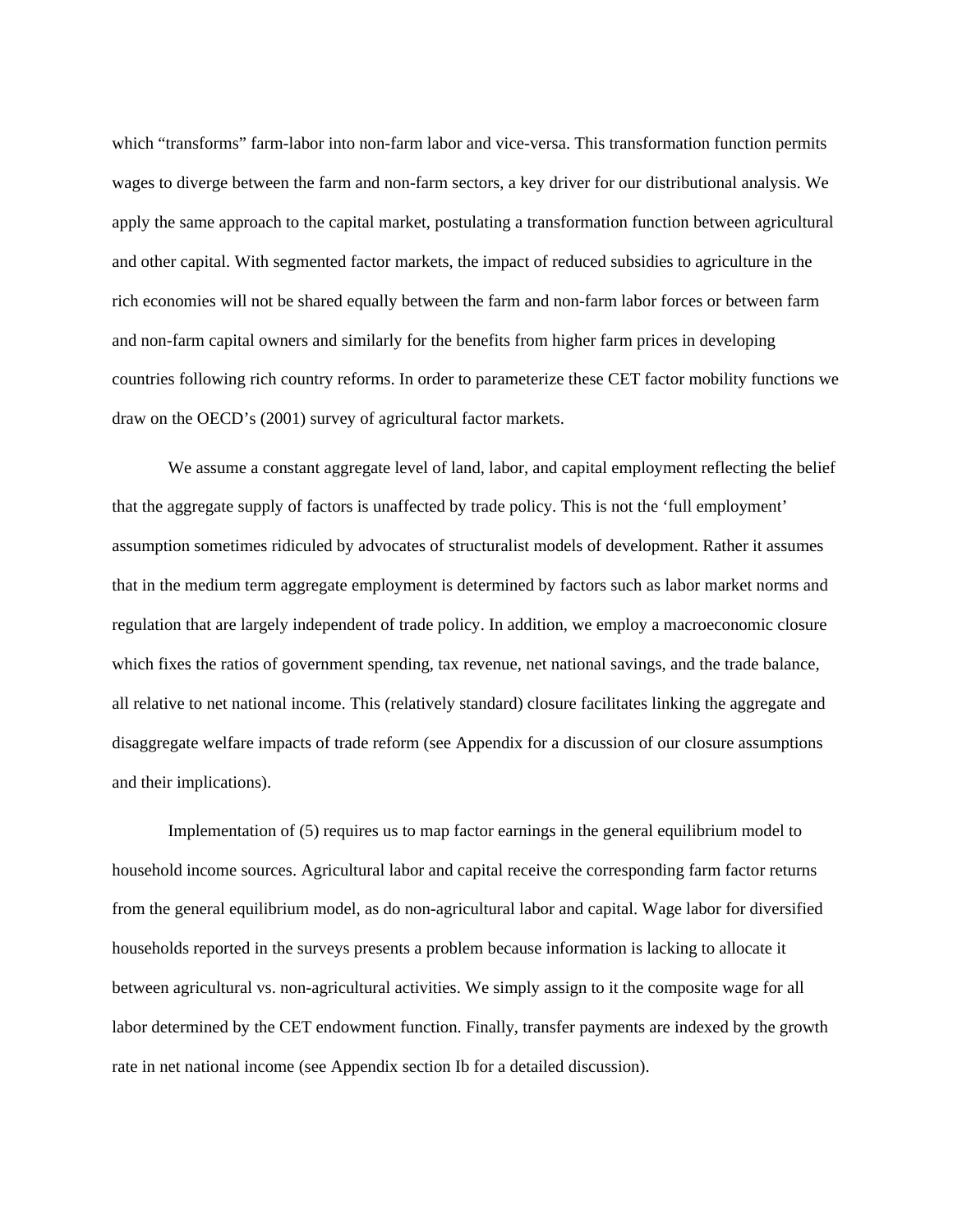### **Policy Scenarios**

Our attention in this paper is on the developing country poverty impacts of trade reforms undertaken in both rich and poor countries. We address these in two stages focusing initially on the poor country poverty impacts of liberalizing rich country agricultural policies in isolation. We then contrast this with agricultural trade reforms in the poor countries. The latter have proven controversial – particularly with regard to their impact on poverty, with some policy makers emphasizing that lowering protection for agriculture in developing countries will hurt poor farmers. Others have argued that lower food prices will serve to reduce poverty. Our poverty decomposition from equation (5) allows us to identify both the earnings and spending sides of the problem, providing a natural framework for analyzing the combined impact on poverty in our sample of fifteen countries. Finally, we bring in non-agricultural reforms (in both rich and poor countries) to complete the global reform scenarios.

We consider both full liberalization – as a benchmark – as well as a carefully constructed Doha scenario which derives from the so-called July 2004 Framework Agreement (WTO, 2004). The Doha scenario follows the core liberalization assumptions in Hertel and Winters (2006) and is summarized alongside other policy scenarios considered in this paper in Appendix Table A2. Our treatment of Doha entails a combination of cuts to domestic support, export subsidies and tariffs. We assume that industrial countries with domestic support in excess of 20 percent of production cut their bound commitments by 75 percent, while others cut by 60 percent. However, even with these ambitious reductions, the binding overhang means that effectively only five WTO members would be required to reduce actual support, based on 2001 notifications: Australia, EU, Iceland, Norway, and USA (Jensen and Zobbe, 2006). When it comes to developing countries domestic subsidy bindings are cut by 40 percent. In this case, Jensen and Zobbe (2006) estimate that only Thailand's subsidies would be affected. Export subsidies are the one area where bold cuts (full elimination) have been on the negotiating table, and we assume this outcome in our Doha scenario. Agricultural tariffs in the rich countries are reduced using a tiered formula with marginal cuts changing at 15 and 90 percent bound tariff rates. The marginal cuts are 45 percent on the first 15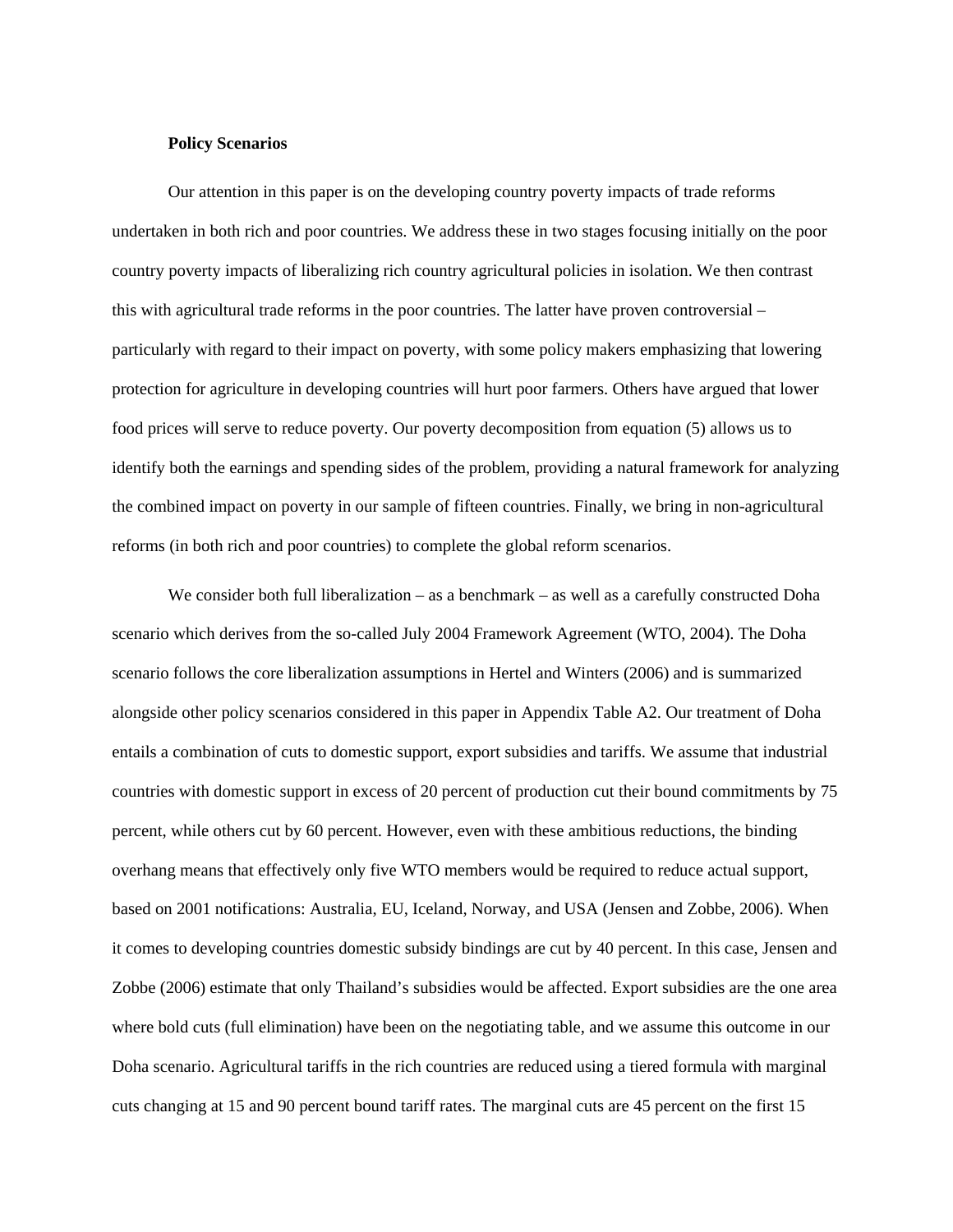percentage points of the tariff, 70 percent for the range between 15 and 90 percent, and 75 percent on the remainder. For developing countries, the inflection points are placed at 20, 60 and 120 percent bound tariff levels in agriculture, with marginal cuts of 35, 40, 50 and 60 percent, respectively.

Cross-sector trade-offs are at the heart of the WTO negotiations, so we also consider the impact of non-agricultural elements of a prospective Doha Development Agenda. Improved access to rich country manufactures markets, as well as access to the markets of other developing countries can have an important impact on the demand for unskilled labor, and hence poverty rates in the poor countries. As was done in the country level studies contained in Hertel and Winters (2006), we focus our attention on market access in non-agricultural markets, since barriers to services trade and investment remain difficult to quantify and those WTO negotiations appear unlikely to yield significant changes in the near term. Specifically, non-agriculture tariffs are subjected to proportional cuts of 50 percent for developed and 33 percent for developing countries. The Least Developed Countries are not required to cut tariffs under this central scenario (see Anderson and Martin, 2006). As a consequence of these tariff cuts in farm and nonfarm trade, average world-wide tariffs for all merchandise trade drop from 4.7% in the baseline to 3.2%.

#### **Results**

*Agriculture Liberalization by the Rich Economies:* In our empirical analysis, we make use of the poverty decomposition outlined in equation (5), working through this expression from the inside out, beginning with the fundamental "drivers" of poverty changes, namely factor prices, tax rate changes and the cost of living change, by region. We then translate the earnings changes into poverty changes by strata, using the earnings shares and poverty elasticities in (5). Finally, we aggregate across strata to examine the national poverty impacts in each region resulting from the effects of changes in earnings taxes and cost of living. This approach provides significant new insights into the contrasting effects of trade reforms in rich and poor countries, as well as Doha vs. Full Liberalization.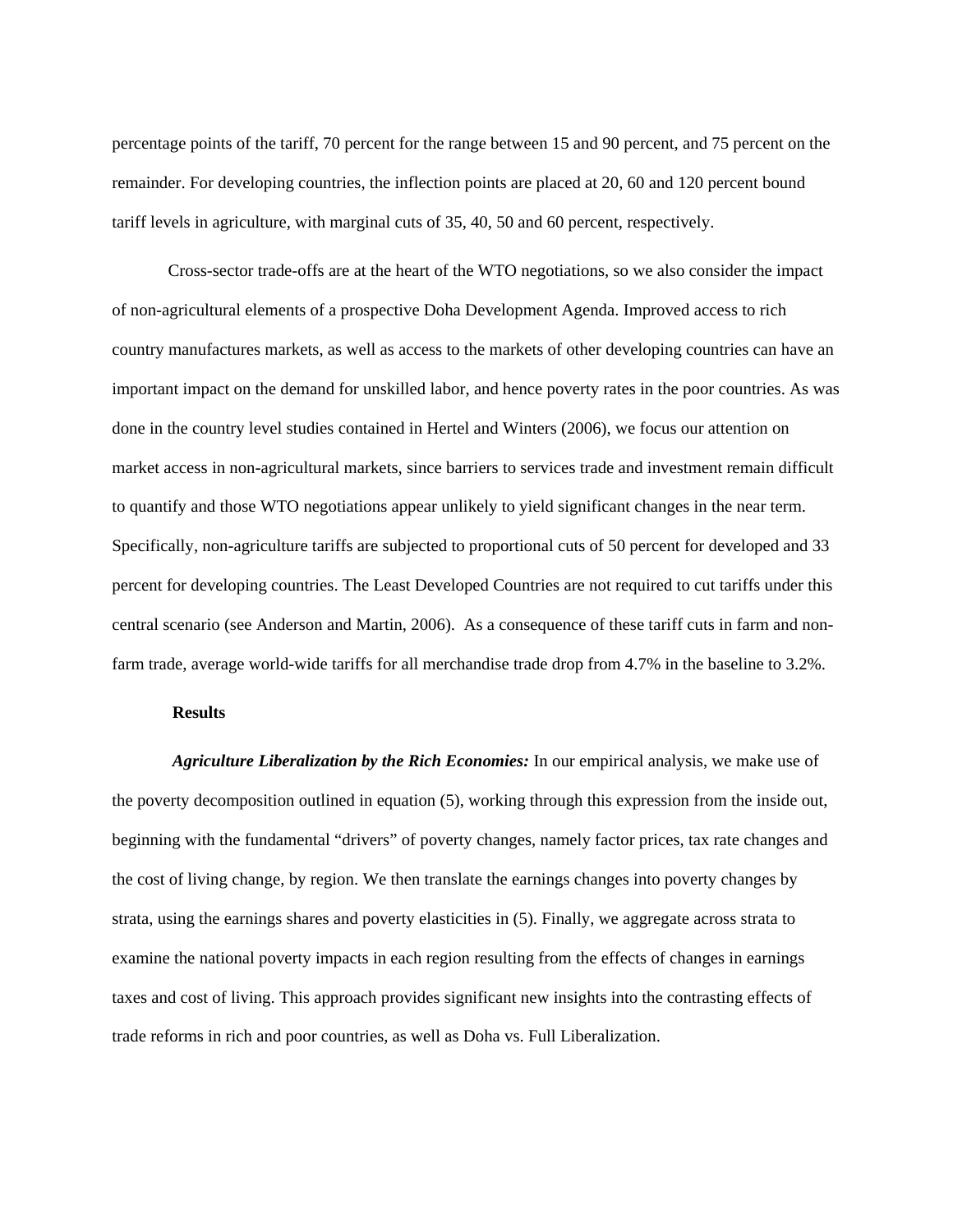Table 2 reports the change in relative factor returns, cost of living and income tax rates, by country resulting from agricultural trade liberalization by the rich economies.<sup>5</sup> We first note that relative returns to factors employed in agriculture (land, labor and capital) increase throughout the sample, while returns to non-agriculture factors decline. Economy-wide returns to unskilled wage labor rise, while those associated with skilled wage labor fall. These results are to be expected, since rich country agricultural reforms tend to shift agricultural production from North to South, thereby boosting the demand for agricultural inputs and unskilled labor in general in developing countries. Observe that the impact on the "earnings" associated with transfer payments is zero, as these payments are indexed to net national income, which is also used to deflate all earnings types reported in Table 2.

The first row of the second block of Table 2 averages the changes across our focus countries, while the second row reports the Average Absolute Value (AAV) of the price changes, which tells us how large the price changes are regardless of sign. Thus, we see that the impact on factor price is largest for land, followed by agricultural unskilled labor, and then skilled labor and agricultural capital. The absolute size of the impacts on non-agricultural factor returns and economy-wide wages are much smaller. Thus we expect the earnings-driven poverty impacts from rich country agricultural liberalization to be greatest in strata where agricultural factors command large earnings shares.

The consistency of the results across sample countries is neatly summarized by the "sign consistency" statistic (Hertel and Ivanic, 2006) of a given variable (e.g., agricultural unskilled wages). This is the ratio of the average to the average absolute value of the price change, and it is reported in the third row of the second block.. Since rich agricultural reforms boost unskilled wages in all countries, the sign consistency measure reaches its maximum value of 1.0 for these factors. On the other hand, when it lowers a relative price in all regions – as is the case with non-agriculture skilled wages, the sign consistency measure reaches its minimum value of -1.0. The most striking thing about the sign

 $\overline{a}$ 

 $<sup>5</sup>$  A complete analysis of the macroeconomic results of the trade scenarios is available in the appendix.</sup>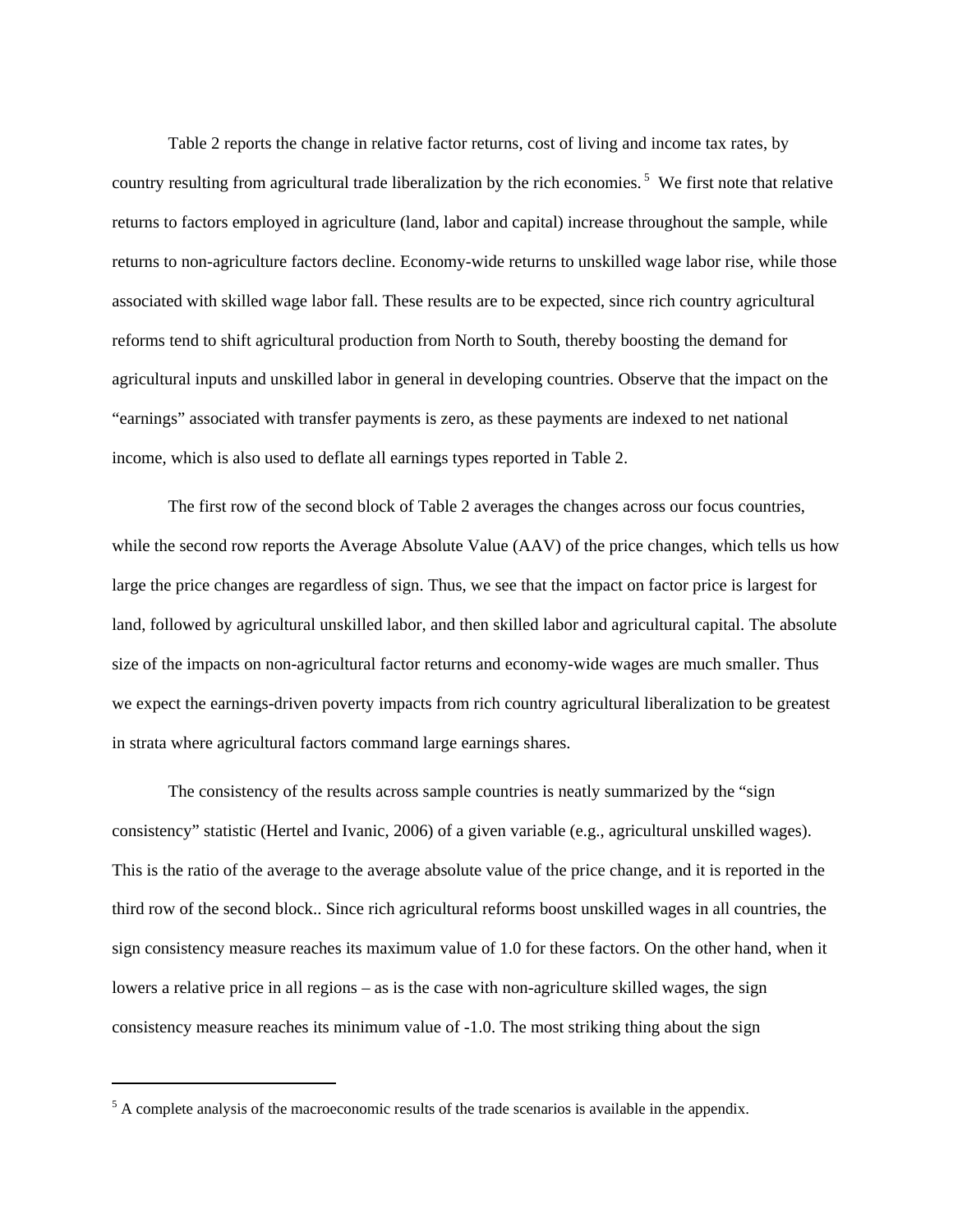consistency of relative factor returns in Table 2 is the great consistency of effects across this diverse group of countries.

The final two columns in Table 2 report the percentage changes in the power of the income tax and the cost of living at the poverty line. Since the rich agricultural reform scenarios involve no tariff reductions in developing countries, there is no need to raise income taxes to replace lost revenue. So the only tax changes are due to the interaction between trade, production and consumption volumes and the associated taxes. In this case, we see that, in most cases, income tax rates increase slightly, thereby increasing the power of the tax. From the next column, we see that the cost of living at the poverty line rises in all focus countries, save Malawi. Each of these factors has an adverse impact on poverty, *ceteris paribus* 

For purposes of comparison, we report the summary statistics from the rich countries' partial reforms under Doha<sup>6</sup>. Note that the SC summary measures share the same sign, but are somewhat muted – i.e. the results are more mixed across the focus countries. Similarly, the AAV measures are considerably smaller. As a result, we expect the poverty impacts of the rich country agricultural liberalization to be broadly similar in sign between Full and Doha reforms, but considerably smaller in size under the partial reforms of the Doha scenario.

As previously discussed, our analysis of poverty change and the elasticity of poverty is developed at the earnings and stratum level. From these results (see Appendix Table A4) we can summarize the poverty impacts across different types of households. In general, we find that poverty falls in the earnings specialized agricultural stratum and rises in the specialized non-agricultural stratum. Due to the importance of unskilled wages in all strata and agricultural returns in the diversified strata, earningsdriven poverty falls in all the other strata. Thus, apart from those households specialized in selfemployment in non-agricultural activities, earnings impacts of rich country agricultural liberalization are

 $\overline{a}$ 

<sup>&</sup>lt;sup>6</sup> Complete results from Doha experiments are available in the Reviewers' Appendix.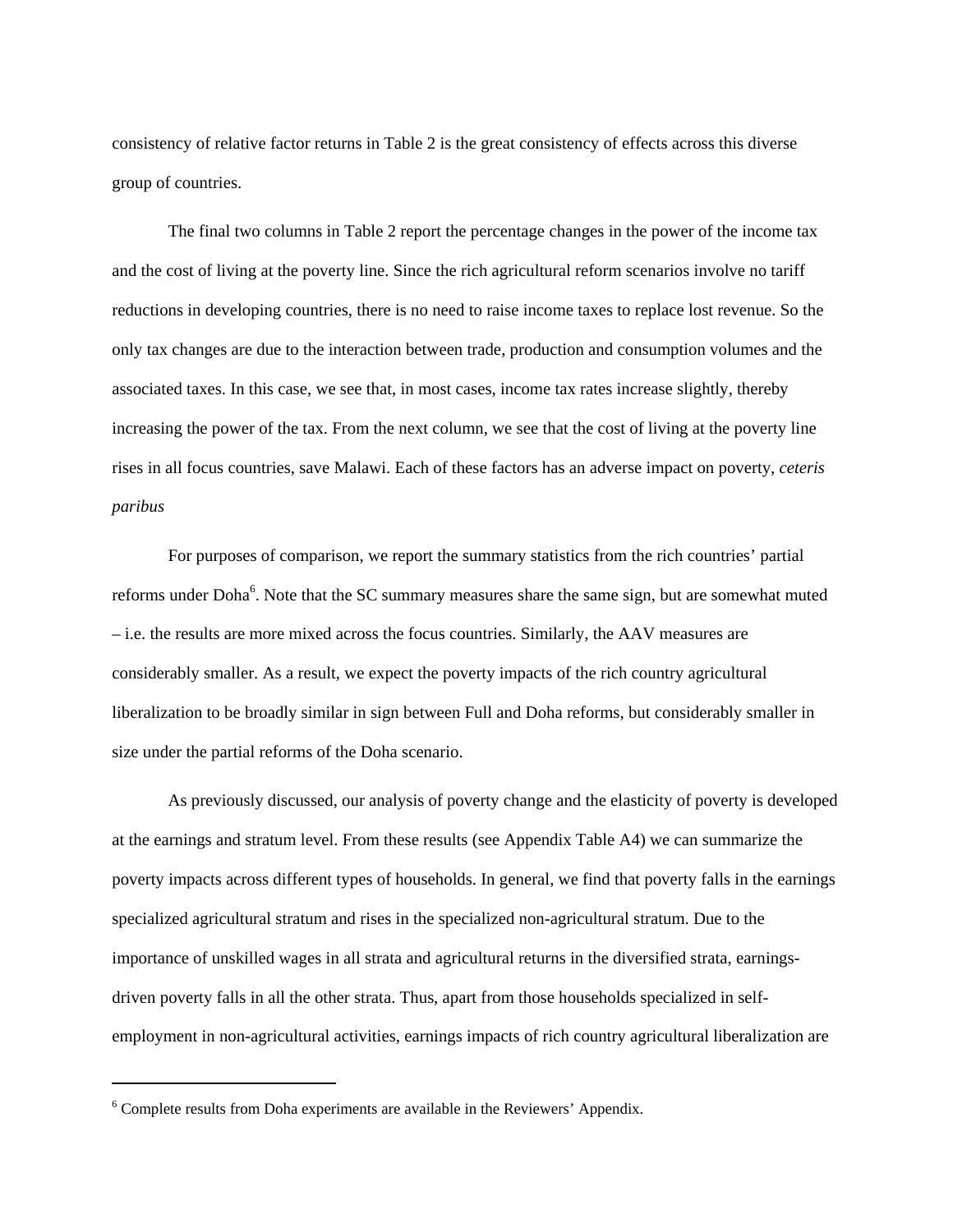favorable for poverty reduction. This general finding follows through in the subsequent Doha partial reform scenario as well – albeit with a slightly less sign consistency and much smaller AAV.

In order to determine the national poverty impacts, we must aggregate the earnings impacts across strata (weighting the stratum changes by the groups' share in national poverty), and combine this with the poverty impacts of changing taxes and consumer prices. Table 3 depicts these results of the national poverty impacts separately for earnings, taxes, and cost of living changes, in addition to their sum which is the total impact on the national poverty headcount. Earnings changes from rich country agricultural liberalization contribute to national poverty reduction in all cases. The rise in agriculturerelated returns as well as unskilled wages is sufficient to reduce poverty, even in those countries where the non-agriculture stratum contains a relatively large share of the poor (e.g., Colombia and Peru). The tax effect is negligible as previously noted, while the cost of living effect contributes to a rise in poverty in all regions save one (Malawi).

With the earnings and spending effects working in opposite directions, it is now a question of relative size in determining the total impact on national poverty. From Table 3, we see that the earnings effect dominates in nine of the fifteen cases, and it is sufficiently large to boost the SC measure to -0.88 (recall that uniform poverty reduction across countries would yield a SC of -1.0). Thus we conclude that full agricultural liberalization in the rich countries is poverty reducing on average for this sample of countries. In contrast, the partial rich country reforms of the Doha scenario yield summary measures at the bottom of Table 3, where we find a smaller SC measure of -0.55, and an AAV about one-quarter the magnitude of full liberalization. Thus we conclude that rich country reforms under Doha are less povertyfriendly than they would be under full liberalization, and about one-quarter as large in absolute magnitude. This can be attributed to the heavy emphasis on elimination of export subsidies and the relatively modest cuts in tariffs and domestic subsidies (Hertel and Ivanic, 2006).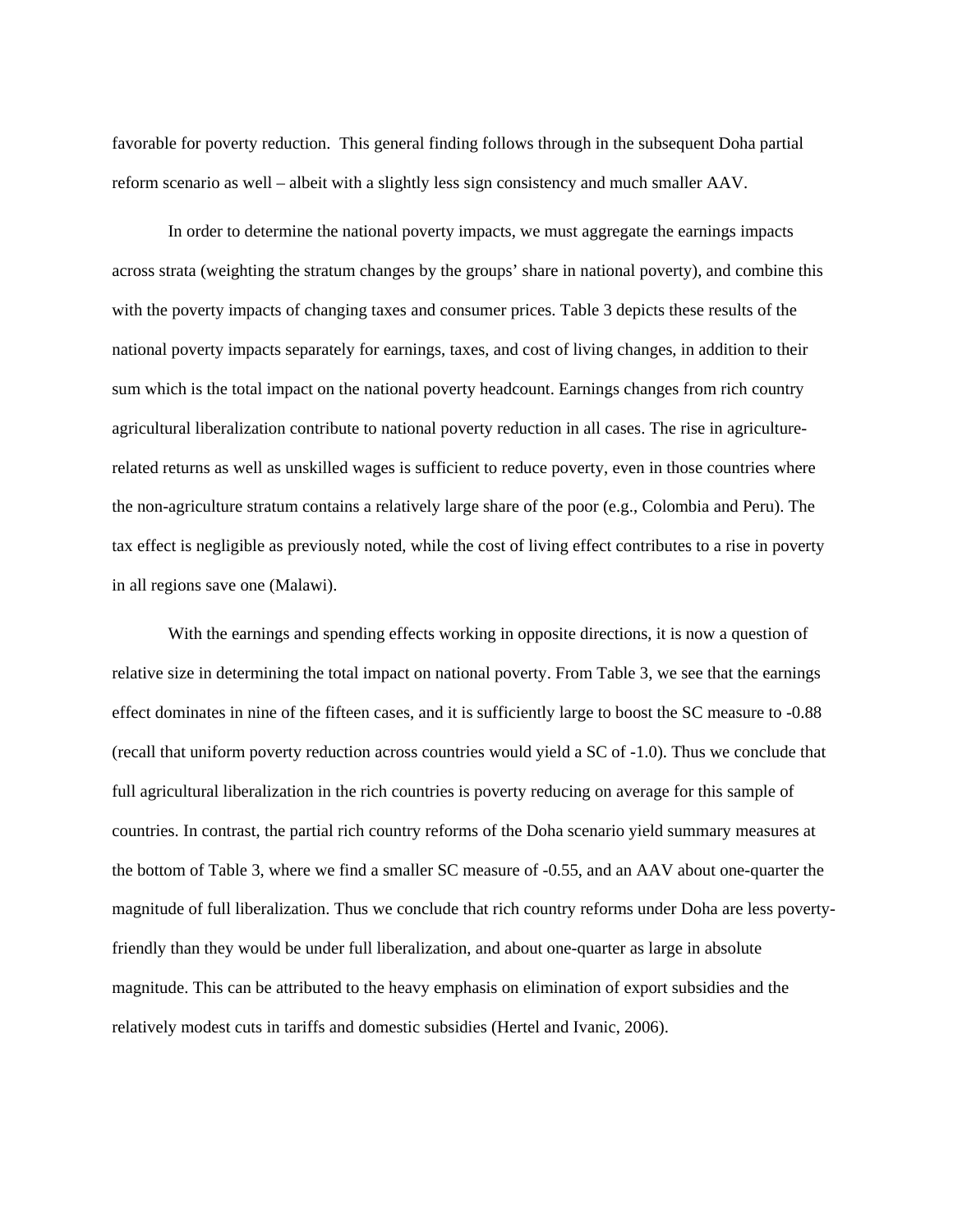*Agriculture Liberalization by the Developing Economies:* Next we consider the impacts of poor country agricultural liberalization following the same scheme as the previous section for rich countries. Table 4 reports the impacts by underlying "driver" in each focus economy. Note that now it is nonagricultural labor and capital, as well as skilled labor, that realize the largest post-reform gains. This is as expected, because the tariff cuts are now implemented in the developing countries; they reduce the relative demand for unskilled labor and result in the loss of tariff revenue. The impact on deflated agricultural returns is mixed, with substantial declines in some cases, and modest rises in those cases where agricultural exports to other developing countries rise as a result of increased South-South trade. With the exception of agricultural land and transfers (the latter's impact is zero due to indexing), however, the SC summary measure is positive for all factors. Unlike the previous case, the tax and cost of living impacts are now consistent across countries, with income tax rates rising (to replace lost tariff revenue) and the cost of living falling as consumers get access to food at world market prices  $(SC = -1.0)$ .

As before, we aggregate the earnings effects across factors and translate them into poverty reductions, by stratum (see table A5). We now find that the set of households specialized in nonagricultural self-employment realize the most consistent poverty reduction. The other strata show aggregate poverty reductions, but less consistently so. Not surprisingly, the largest AAV is for the agriculture specialized and rural diversified households as these are the groups most directly affected (on the earnings side) by the agricultural tariff cuts. This pattern of poverty reduction presents a striking contrast with the stratum impacts of reforms in agriculture by wealthy countries. In the latter case, the non-agriculture stratum consistently experiences poverty increases. So combining agriculture reforms in the poor countries with those in the rich countries is quite appealing from a poverty point of view since they benefit different segments of the poverty population.

Table 5 summarizes the national poverty impacts of poor country agricultural trade liberalization. The first column represents the poverty share-weighted sum of the percentage changes in stratum poverty headcounts. Here, we see that the earnings impacts on poverty while mixed, are on balance poverty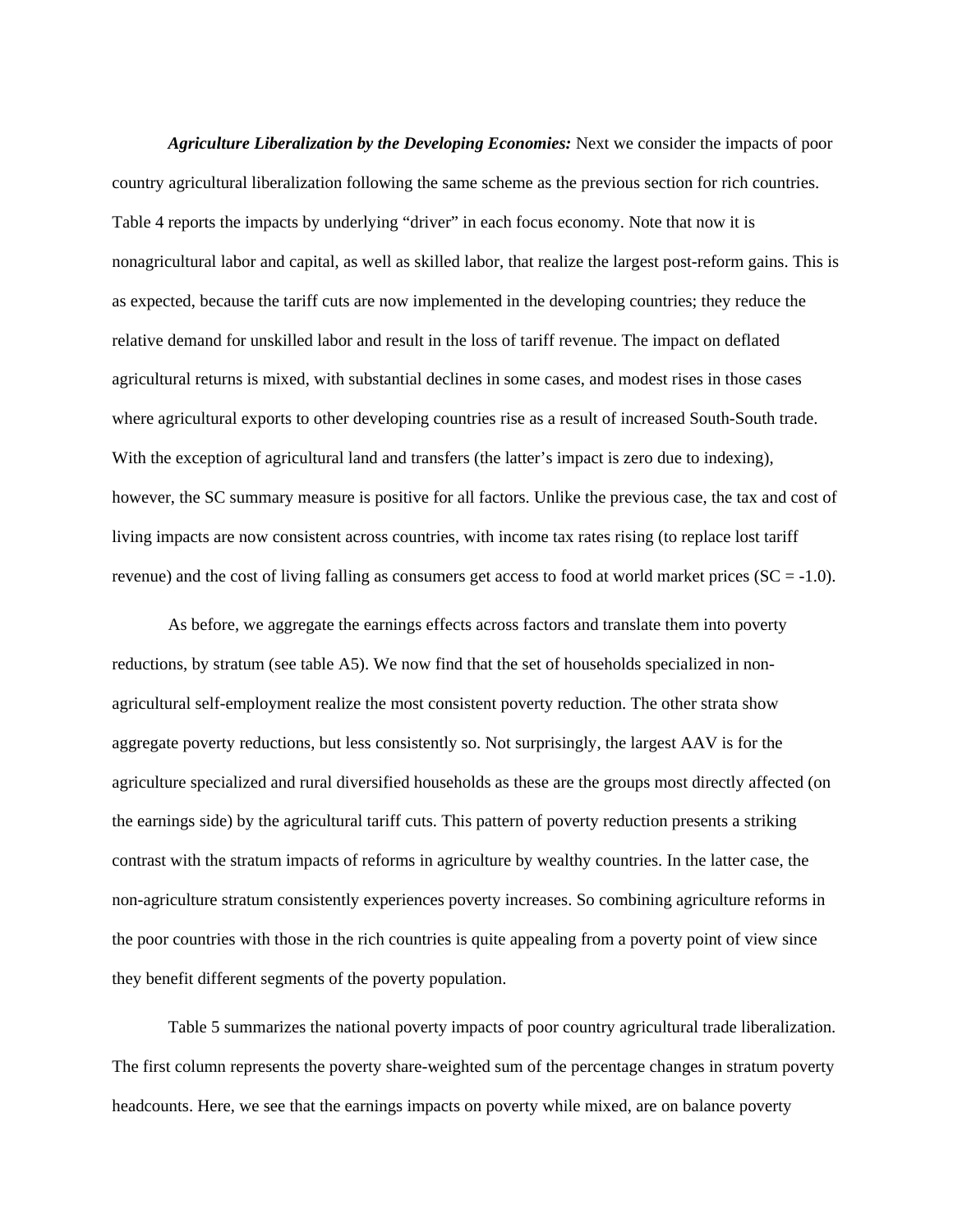reducing. This is somewhat surprising in light of concerns about agricultural tariff cuts on the poor. However, the reader needs to bear in mind that these are the impacts prior to tax replacement. Once the income tax adjustment is introduced (next column), the earnings picture is less rosy. Indeed, in all countries excepting Brazil, income taxes rise and this has an adverse impact on poverty. Furthermore, the AAV of the tax rise is nearly half as large as the earnings effect, and it dominates the former for several of the focus countries.

Of course the primary benefit of agricultural tariff cuts with respect to poverty alleviation is access to food at lower prices. This effect is evident in the cost of living column, where the deflated cost of living falls in all regions except Brazil, where increased export demand in other developing countries boosts food prices. The sign consistency measure is -0.99 for the cost of living contribution to national poverty changes and the AAV measure of 0.82 is even larger than the earnings AAV. The results presented in this table demonstrate clearly the beneficial impact of developing country agricultural liberalization on poverty, through the lowering of food prices.

The final column in Table 5 reports the total impact arising from agricultural trade reform in the poor countries, taking into account the combined earnings, tax, and cost of living impacts. It is striking to note that poverty falls in all but one country. And the SC measure of -0.91 indicates that these reforms are even more consistently poverty friendly than the rich agricultural reforms in Table 4. On the other hand, the contribution of poor country agriculture tariff cuts under Doha, while also poverty friendly, are negligible in magnitude, as indicated by  $AAV = 0.09$ , which is just one tenth of the  $AAV$  for full liberalization of developing country agriculture trade policies.

Table 6 summarizes the poverty outcomes under rich, poor and combined (Subtotal Agric. Reforms column) agricultural reforms. Here we see total poverty changes repeated from agricultural reforms as reported in Tables 4 and 5, along with their combined effect. Given the total impact of agricultural liberalization we see that our findings suggest that only Mexico and Uganda would see an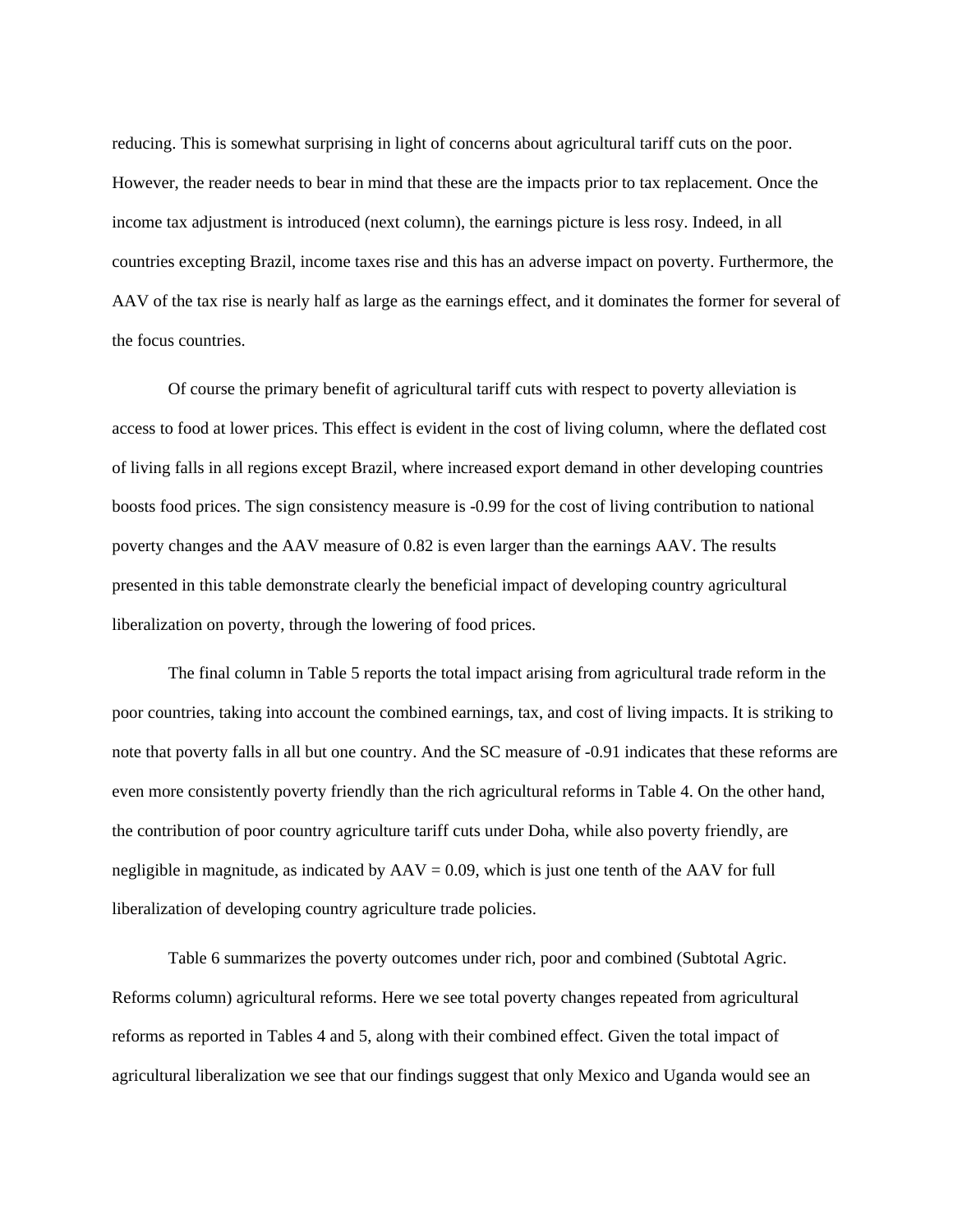increase in the poverty headcount attributable to agricultural reforms (due to rich country reforms for Uganda and reforms by both country classes for Mexico). Furthermore, the AAV summary measure of 1.91 indicating significant movement of persons across the poverty line due to agricultural reforms, with the impact of combined rich and poor country reforms significantly more important than either one of these sets of reforms taken alone. The sign consistency value of -0.93 is also higher than the either of the two sets of reforms alone and indicates that global agricultural trade reforms are heavily weighted in the direction of poverty alleviation. This outcome is a direct consequence of the fact that both developed and developing country reforms reduce poverty – but each tends to do so for a different segment of the population; their poverty benefits are complementary in nature.

The bottom panel in Table 6 summarizes the results from the combined agricultural reforms undertaken under Doha. We find (see Appendix Table A6) that only seven of the fifteen countries realize a reduction in the poverty headcount due to partial agricultural reforms under the postulated Doha scenario. The limited poverty reduction impact is reflected in the small (one-third of full reforms) value for the AAV of 0.31 shown in the bottom panel of Table 6, and the lack of uniform cross-country reductions of these partial reforms is reflected in the more moderate -0.76 sign consistency value, considerably smaller than that under full agriculture reforms (-0.93).

#### *Beyond Agricultural Liberalization*

The fourth column of Tables 6 reports the focus country poverty impacts of non-agricultural reforms and the fifth and sixth columns show the combined effect with agricultural reforms (full liberalization and Doha, respectively). The full reform of non-agricultural tariffs contributes to a poverty increase in the majority of our focus countries. However, the AAV of 0.80 is less than the values for rich or poor agricultural full reform, indicating lesser absolute impact on poverty, and the sign consistency of 0.23 indicates that some of the large effects are actually seen on the poverty reduction side (note the importance of the large reduction in Vietnam in this calculation). In the fourth column of the bottom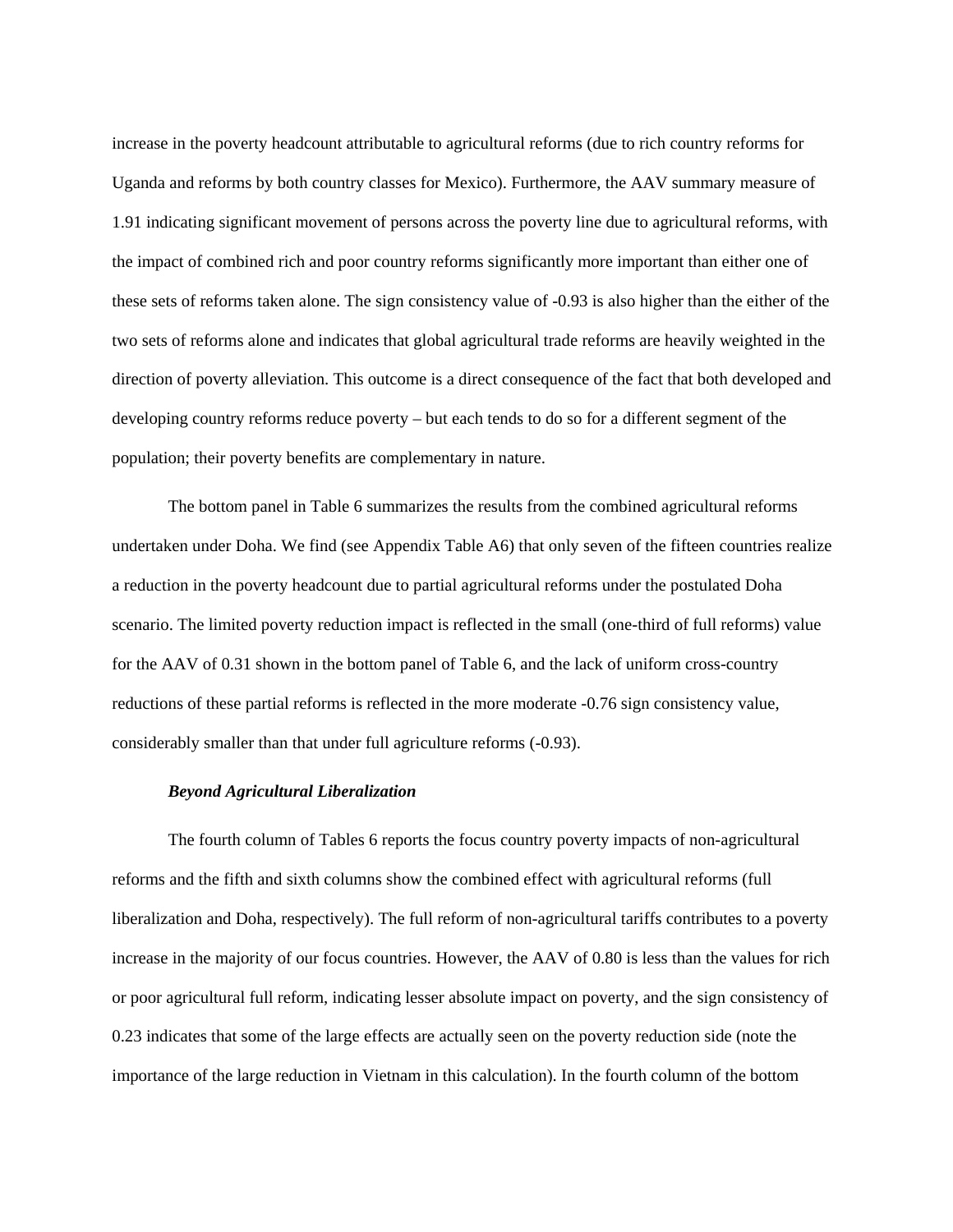panel of Table 6 these same impacts are reported for Doha reforms in non-agriculture and we see that the AAV is smaller, indicating less impact, but slightly more consistent ( $SC = 0.32$ ), indicating that the impact of the Doha reforms across this sample countries is somewhat less poverty friendly than full reform.

The final two columns in Table 6 reports the combined impact of all merchandise trade reforms on poverty in our focus countries. The full reforms reduce poverty in 9 of the 15 countries, with a Sign Consistency of -0.81 and an average absolute value of 1.96. On the other hand, Doha reforms (last column in Table 6) reduce poverty in only 7 of the 15 countries, with lower Sign Consistency and an AAV only about one-fifth as large. Thus, we conclude that the Doha reforms only generate about onefifth of the poverty change as Full reforms and are considerably less poverty friendly. This stems from the fact that both the agriculture and the non-agriculture Doha reforms are individually less poverty friendly than the full reforms.

## **Conclusion**

This paper has examined the likely poverty impacts of trade reforms under the Doha Development Agenda, and contrasted them with the poverty consequences of full reform. We expect partial reforms to generate smaller poverty responses than full reforms, and indeed we find this to be the case, with lower Average Absolute Values (about one-fifth as large) for national poverty changes across our fifteen focus countries. However, the two types of reforms are also *qualitatively* different. This is captured in our Sign Consistency measure, which reports how poverty friendly a given reform is, regardless of magnitude. By this measure, we judge that full reforms are nearly twice as poverty friendly as the Doha reforms.

There are two factors driving this result. The first is that rich country agricultural reforms under Doha emphasize those elements of policy reform – export subsidies and to a lesser degree domestic support -- that are less important to developing countries as a whole (Hertel and Keeney, 2006), and less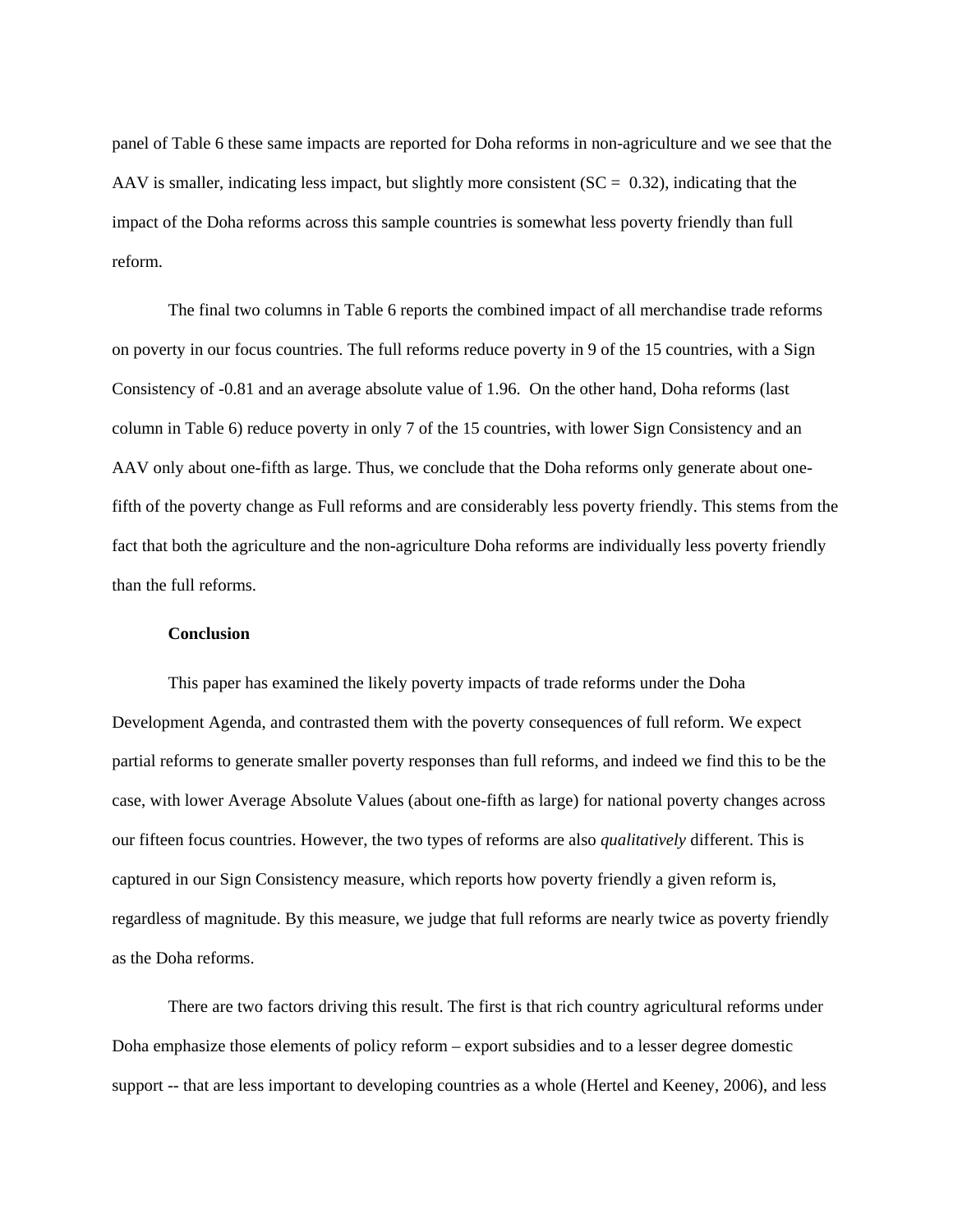favorable to poverty in particular (Ivanic, 2006). The latter is underscored by our comparison of the Sign Consistency of rich country agricultural reforms under Doha and Full Liberalization. Less wellunderstood is the second reason why the Doha scenario is not more poverty friendly – it largely omits tariff cuts in the developing countries themselves. Our analysis shows that this is the most poverty friendly aspect of global trade reform and serves to effectively complement the poverty impacts of rich country reforms. While the latter tend to raise food prices, the developing country reforms lower food prices for the poor, by reducing tariffs on these products. This generates rather widespread poverty reduction.

### **References**

- Anderson, K., W. J. Martin and E. Valenzuela (2006). "The Relative Importance of Global Agricultural Subsidies and Market Access. Policy Research Working Paper 3900, World Bank.
- Anderson, K., and W. Martin (eds). 2006. *Agricultural Trade Reform and the Doha Development Agenda*, Palgrave Macmillan and The World Bank, New York.
- Cranfield, J.A.L., J.S. Eales, T.W. Hertel, and P.V. Preckel. 2003. "Model Selection when Estimating and Predicting Consumer Demand Using International, Cross-Section Data," *Empirical Economics* 28: 353-64.
- de Janvry, A., M. Fafchamps, and E. Sadoulet. 1991. "Peasant Household Behavior with Missing Markets: Some Paradoxes Explained," *Economic Journal*, 101: 1400-1417.
- Dimaranan, B.D. 2007. *Global Trade, Assistance and Protection: The GTAP 6 Data Base*, Center for Global Trade Analysis, Purdue University.
- Francois, J., H. van Meijl, and F. van Tongeren. 2005. "Trade Liberalization in the Doha Development Round," *Economic Policy*, 20: 349-391.
- Goldberg, P.K. and Pavcnik, N. (2003). "The Response of the Informal Sector to Trade Liberalization." *Journal of Development Economics* v72, n2 (Special Issue Dec.): 463-496.
- Golub, A., T.W. Hertel, H. Lee and N. Ramankutty. 2006. "Modeling Land Supply and Demand in the Long Run," paper presented at the Ninth Annual Conference on Global Economic Analysis, Addis Ababa, June 15-17, also available at: https://www.gtap.agecon.purdue.edu/resources/download/2628.pdf
- Hertel, T.W. and M. Ivanic. 2006. "Understanding the Poverty Implications of the Doha Development Agenda," mimeo, Center for Global Trade Analysis, Purdue University, W. Lafayette, IN.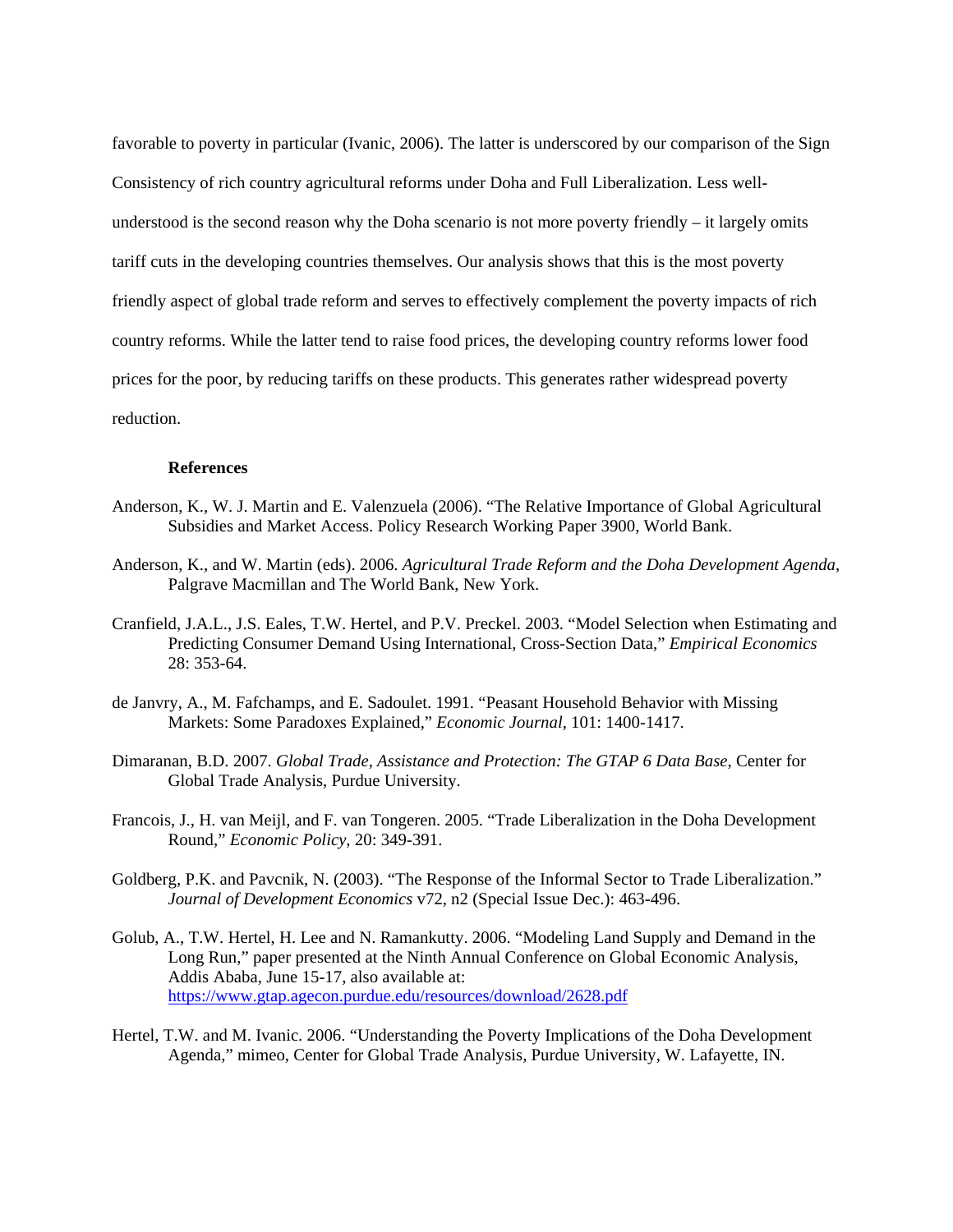- Hertel, T.W., M. Ivanic, P.V. Preckel, and J.A.L. Cranfield. 2004. "The Earnings Effects of Multilateral Trade Liberalization: Implications for Poverty," *World Bank Economic Review* 18: 205-36.
- Hertel, T.W., and R. Keeney. 2006. "What is at Stake: The Relative Importance of Import Barriers, Export Subsidies, and Domestic Support," Chapter 2 in *Agricultural Trade Reform and the Doha Development Agenda*, K. Anderson and W. Martin eds., Palgrave Macmillan and The World Bank, New York.
- Hertel, T.W., and J.J. Reimer. 2005. "Predicting the Poverty Impacts of Trade Reform," *Journal of International Trade and Economic Development*, 14: 377-405.
- Hertel, Thomas W. and L. Alan Winters (2006). *Poverty and the WTO: Impacts of the Doha Development Agenda,* World Bank and Palgrave.
- Hertel, Thomas, W., Roman Keeney, Maros Ivanic and L. Alan Winters (2007) "Distributional effects of WTO agricultural reforms in rich and poor countries," *Economic Policy* 50 : 289-337.
- Hoekman, Bernard, Francis Ng and Marcelo Olarreaga (2004). "Agricultural Tariffs or Subsidies: Which Are More Important for Developing Countries?" *World Bank Economic Review* 18(2): 175-204.
- Ivanic, Maros (2006). "The Effects of a Prospective Multilateral Trade Reform on Poverty in Developing Countries", Chapter 14 in Thomas W. Hertel and L. Alan Winters (editors). *Poverty and the WTO: Impacts of the Doha Development Agenda,* World Bank and Palgrave.
- Jensen, H.G., and H. Zobbe. 2006. "Consequences of Reducing Limits on Aggregate Measurements of Support," Chapter 9 in *Agricultural Trade Reform and the Doha Development Agenda*, K. Anderson and W. Martin eds., Palgrave Macmillan and The World Bank, New York.
- Keeney. R. and T.W. Hertel. 2005. *GTAP-AGR: A Framework for Assessing the Implications of Multilateral Changes in Agricultural Policies*, GTAP Technical Paper No. 24, Center for Global Trade Analysis, Purdue University.
- Niimi, Yoko, Puja Vasudeva-Dutta and L. Alan Winters (2007). "Trade Liberalization and Poverty Dynamics in Vietnam", *Journal of Economic Integration*, Vol.22, No.4, pp.819-851
- Organization for Economic Cooperation and Development (OECD).2001. *Market Effects of Crop Support Measures*, OECD Publications, Paris.
- Rimmer, M., and A. Powell. 1996. "An Implicitly Additive Demand System," *Applied Economics*, 28: 1613-1622.
- Schultz, T.W. 1945. *Agriculture in an Unstable Economy*. McGraw Hill Press, New York.
- Winters, L.A., N. McCulloch, and A. McKay. 2004. "Trade Liberalization and Poverty: The Evidence So Far," *Journal of Economic Literature*, 27: 481-506.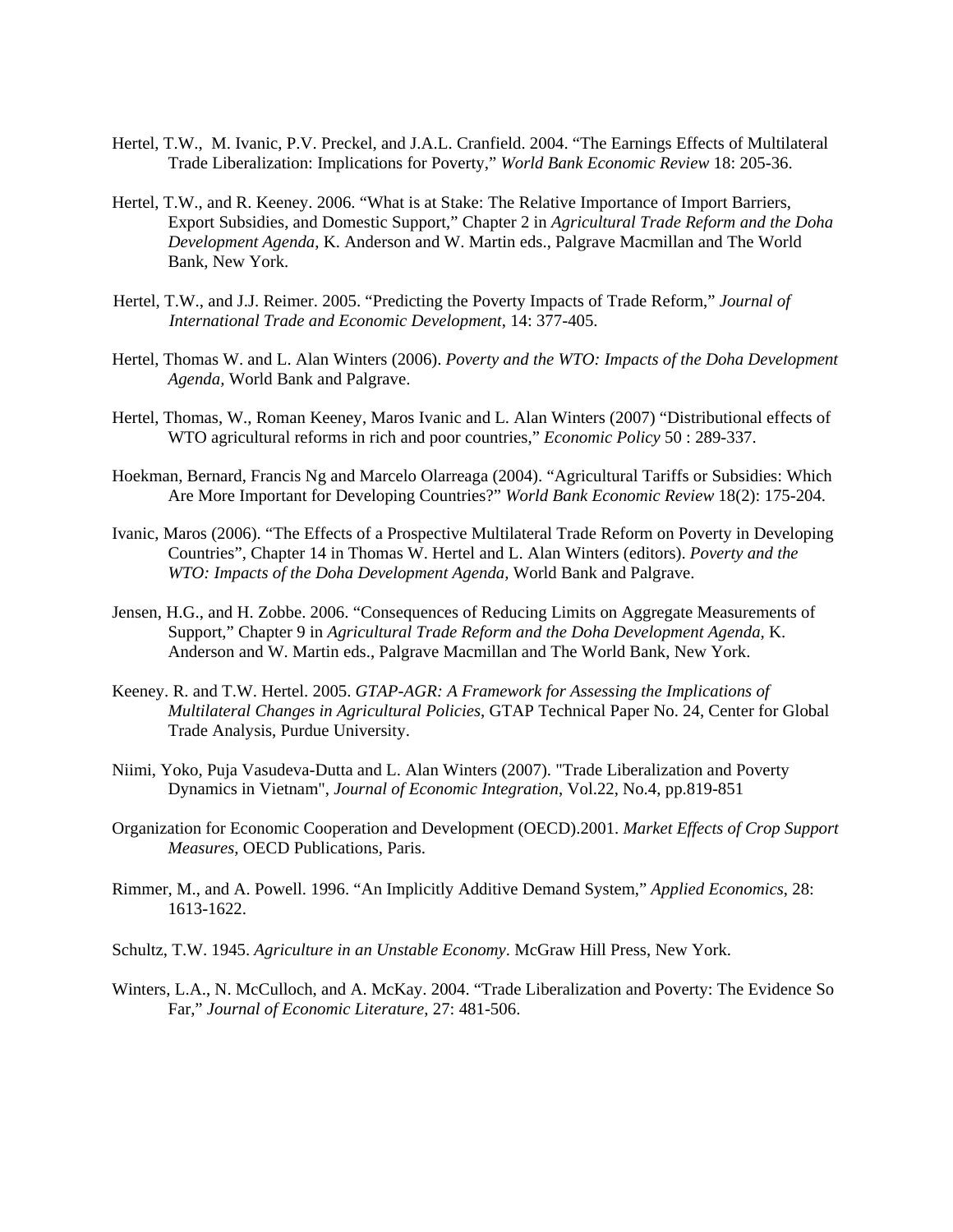|                                                                                                      | Strata                                                                     |                |                |                |          |                  |                  |       |  |  |
|------------------------------------------------------------------------------------------------------|----------------------------------------------------------------------------|----------------|----------------|----------------|----------|------------------|------------------|-------|--|--|
| Country                                                                                              | Agric.                                                                     | Non-<br>Agric. | Urban<br>Labor | Rural<br>Labor | Transfer | Urban<br>Diverse | Rural<br>Diverse | Total |  |  |
| Elasticity of Poverty Headcount by stratum ( $\frac{1}{day}$ ) wrt total income*                     |                                                                            |                |                |                |          |                  |                  |       |  |  |
| Bangladesh                                                                                           | 1.64                                                                       | 2.02           | 1.58           | 0.63           | 0.56     | 1.74             | 1.09             | 1.24  |  |  |
| <b>Brazil</b>                                                                                        | 0.75                                                                       | 1.28           | 1.94           | 2.19           | 0.34     | 3.63             | 2.69             | 1.35  |  |  |
| Chile                                                                                                | 1.90                                                                       | 2.24           | 2.06           | 1.55           | 2.45     | 2.29             | 2.60             | 2.18  |  |  |
| Colombia                                                                                             | 0.79                                                                       | 0.60           | 1.73           | 1.72           | 0.93     | 1.14             | 1.00             | 0.82  |  |  |
| Indonesia                                                                                            | 2.35                                                                       | 2.14           | 2.38           | 2.89           | 1.17     | 2.58             | 2.87             | 2.47  |  |  |
| Malawi                                                                                               | 0.49                                                                       | 0.30           | 2.26           | 1.97           | 0.43     | 1.04             | 0.76             | 0.58  |  |  |
| Mexico                                                                                               | 1.73                                                                       | 1.90           | 3.33           | 2.08           | 2.28     | 1.63             | 1.80             | 2.02  |  |  |
| Mozambique                                                                                           | 0.28                                                                       | 0.94           | 0.97           | 0.76           | 0.48     | 1.58             | 0.99             | 0.64  |  |  |
| Peru                                                                                                 | 1.50                                                                       | 1.32           | 2.37           | 1.73           | 0.44     | 1.09             | 1.05             | 1.07  |  |  |
| Philippines                                                                                          | 2.25                                                                       | 1.96           | 2.98           | 2.44           | 1.69     | 2.42             | 1.98             | 2.15  |  |  |
| Thailand                                                                                             | 2.30                                                                       | 2.42           | 2.98           | 2.45           | 2.78     | 2.42             | 2.59             | 2.57  |  |  |
| Uganda                                                                                               | 0.28                                                                       | 0.40           | 1.71           | 0.34           | 0.01     | 0.36             | 0.21             | 0.24  |  |  |
| Venezuela                                                                                            | 0.69                                                                       | 1.16           | 2.57           | 2.17           | 0.01     | 1.72             | 1.53             | 1.20  |  |  |
| Vietnam                                                                                              | 0.48                                                                       | 1.12           | 2.81           | 8.98           | 0.84     | 0.86             | 1.01             | 0.98  |  |  |
| Zambia                                                                                               | 0.00                                                                       | 0.64           | 2.28           | 0.91           | 0.45     | 1.29             | 0.37             | 0.61  |  |  |
|                                                                                                      | Stratum Contributions to the \$1/day Poverty Population in each Country ** |                |                |                |          |                  |                  |       |  |  |
| Bangladesh                                                                                           | 0.15                                                                       | 0.13           | 0.04           | 0.22           | 0.03     | 0.07             | 0.37             | 1.00  |  |  |
| <b>Brazil</b>                                                                                        | 0.14                                                                       | 0.09           | 0.24           | 0.15           | 0.32     | 0.04             | 0.03             | 1.00  |  |  |
| Chile                                                                                                | 0.26                                                                       | 0.01           | 0.09           | 0.09           | 0.28     | 0.15             | 0.12             | 1.00  |  |  |
| Colombia                                                                                             | 0.28                                                                       | 0.43           | 0.03           | 0.04           | 0.12     | 0.05             | 0.04             | 1.00  |  |  |
| Indonesia                                                                                            | 0.42                                                                       | 0.12           | 0.02           | 0.07           | 0.04     | 0.06             | 0.28             | 1.00  |  |  |
| Malawi                                                                                               | 0.54                                                                       | 0.11           | 0.00           | 0.03           | 0.07     | 0.01             | 0.25             | 1.00  |  |  |
| Mexico                                                                                               | 0.05                                                                       | 0.06           | 0.05           | 0.12           | 0.28     | 0.14             | 0.29             | 1.00  |  |  |
| Mozambiqe                                                                                            | 0.41                                                                       | 0.13           | 0.01           | 0.05           | 0.14     | 0.06             | 0.19             | 1.00  |  |  |
| Peru                                                                                                 | 0.07                                                                       | 0.35           | 0.01           | 0.02           | 0.22     | 0.11             | 0.23             | 1.00  |  |  |
|                                                                                                      | 0.12                                                                       | 0.06           | 0.03           | 0.05           | 0.03     | 0.23             | 0.49             | 1.00  |  |  |
| Philippines<br>Thailand                                                                              | 0.06                                                                       | 0.02           | 0.00           | 0.06           | 0.11     | 0.07             | 0.68             | 1.00  |  |  |
| Uganda                                                                                               | 0.10                                                                       | 0.04           | 0.00           | 0.03           | 0.02     | 0.07             | 0.75             | 1.00  |  |  |
| Venezuela                                                                                            | 0.08                                                                       | 0.24           | 0.17           | 0.10           | 0.28     | 0.08             | 0.05             | 1.00  |  |  |
| Vietnam                                                                                              | 0.04                                                                       | 0.11           | 0.00           | 0.00           | 0.05     | 0.10             | 0.70             | 1.00  |  |  |
| Zambia                                                                                               | 0.34                                                                       | 0.23           | 0.10           | 0.07           | 0.07     | 0.09             | 0.11             | 1.00  |  |  |
| Notes:*Values in strata columns are elasticities of the poverty headcount with respect to changes in |                                                                            |                |                |                |          |                  |                  |       |  |  |

Table 1. Key Data for Focus Country Poverty Analysis

earnings. Total column gives the national elasticity which is the poverty share weighted aggregate elasticity for each country. Elasticities estimated by authors using country specific household survey data. \*\*Values are shares of the impoverished population that are specialized in a particular stratum of earnings. Shares are derived from country-specific household surveys. Total column reflects that entire poverty population is allocated among the seven strata.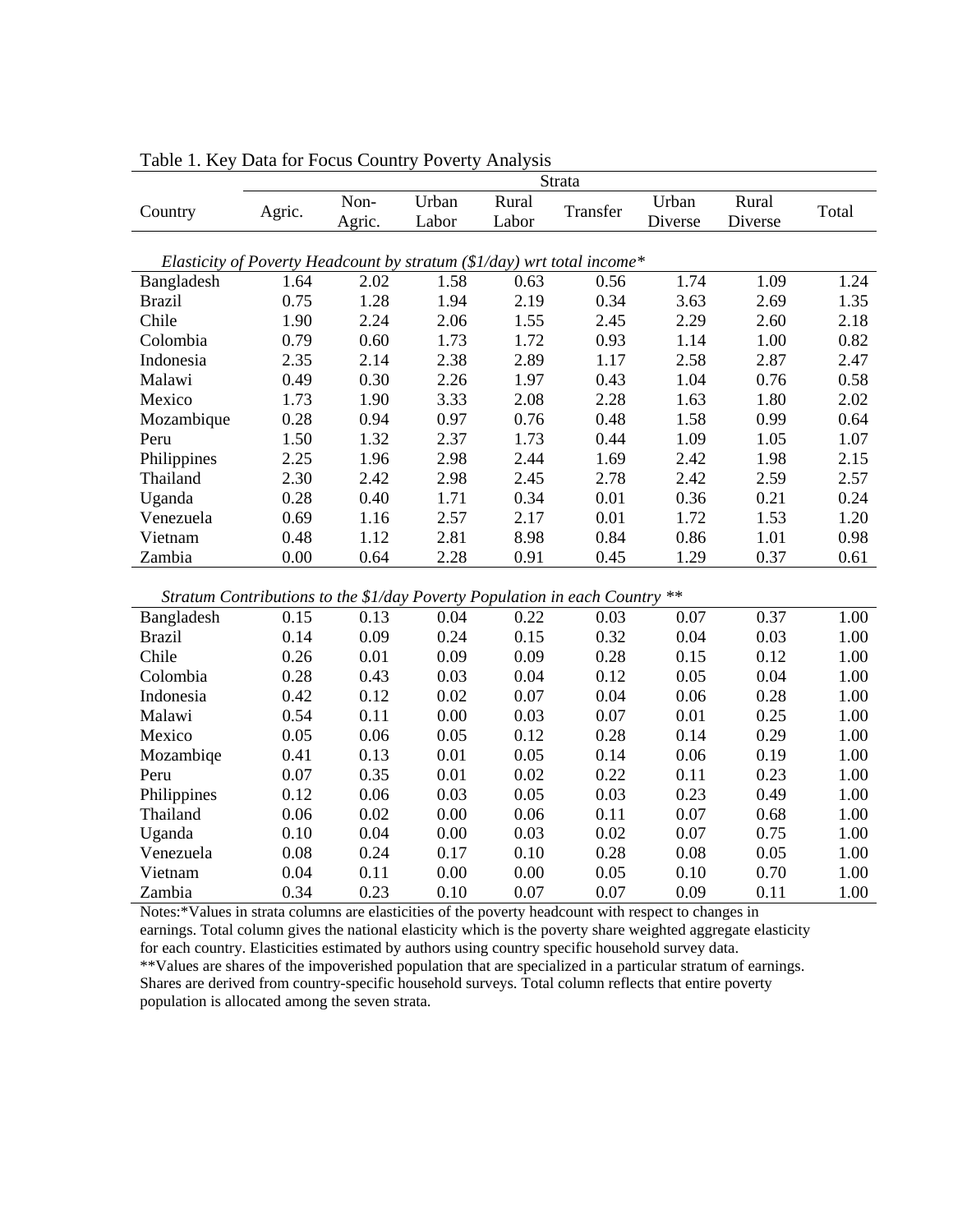| Countries     | Land    | Ag.<br>Unskilled<br>Labor | Ag.<br>Skilled<br>Labor | Non-Ag.<br>Unskilled<br>Labor | Non-<br>Ag<br>Skilled<br>Labor | Wage<br>Labor<br>Unskilled | Wage<br>Labor<br>Skilled | Agricultural<br>Capital | Non-<br>agricultural<br>Capital | Transfers | <b>Taxes</b> | Cost<br>of<br>Living |
|---------------|---------|---------------------------|-------------------------|-------------------------------|--------------------------------|----------------------------|--------------------------|-------------------------|---------------------------------|-----------|--------------|----------------------|
| Rich Agric.   |         |                           |                         |                               |                                |                            |                          |                         |                                 |           |              |                      |
| Full          |         |                           |                         |                               |                                |                            |                          |                         |                                 |           |              |                      |
| Bangladesh    | 2.1     | 1.1                       | 0.9                     | $-0.1$                        | $-0.2$                         | 0.3                        | $-0.2$                   | 0.9                     | $-0.3$                          | 0.0       | 0.0          | 0.3                  |
| <b>Brazil</b> | 41.5    | 17.7                      | 16.3                    | $-0.6$                        | $-1.0$                         | 1.6                        | $-0.8$                   | 16.2                    | $-1.3$                          | 0.0       | 0.3          | $0.8\,$              |
| Chile         | 13.5    | 7.0                       | 6.3                     | $-0.2$                        | $-0.5$                         | 0.9                        | $-0.5$                   | 6.3                     | $-0.6$                          | 0.0       | 0.0          | 0.7                  |
| Colombia      | 11.5    | 5.8                       | 5.1                     | $-0.5$                        | $-0.7$                         | 0.7                        | $-0.7$                   | 5.1                     | $-1.0$                          | 0.0       | 0.1          | 1.2                  |
| Indonesia     | 3.2     | 1.9                       | 1.5                     | $-0.2$                        | $-0.4$                         | 0.5                        | $-0.4$                   | 1.5                     | $-0.4$                          | 0.0       | 0.0          | 0.6                  |
| Malawi        | 1.0     | 0.4                       | 0.1                     | $-0.4$                        | $-0.7$                         | $-0.1$                     | $-0.7$                   | 0.2                     | $-0.7$                          | 0.0       | 0.1          | $-1.3$               |
| Mexico        | 11.2    | 5.0                       | 4.5                     | 0.0                           | $-0.2$                         | 0.9                        | $-0.2$                   | 4.5                     | $-0.3$                          | 0.0       | 0.1          | 0.9                  |
| Mozambique    | 2.2     | 1.1                       | 0.9                     | $-0.2$                        | $-0.3$                         | 0.2                        | $-0.3$                   | 0.9                     | $-0.3$                          | 0.0       | 0.0          | 0.5                  |
| Peru          | 16.9    | 9.6                       | 7.9                     | $-0.8$                        | $-1.2$                         | 2.3                        | $-0.9$                   | 7.7                     | $-1.3$                          | 0.0       | 0.1          | $0.8\,$              |
| Philippines   | 3.1     | 1.9                       | 1.5                     | $-0.1$                        | $-0.2$                         | 0.8                        | $-0.1$                   | 1.4                     | $-0.4$                          | 0.0       | 0.2          | 0.6                  |
| Thailand      | 23.4    | 12.2                      | 9.6                     | $-0.2$                        | $-1.2$                         | 3.8                        | $-1.0$                   | 9.3                     | $-1.8$                          | 0.0       | 0.1          | 1.2                  |
| Uganda        | 0.1     | 0.0                       | 0.0                     | 0.1                           | $0.0\,$                        | 0.0                        | 0.0                      | 0.0                     | $0.0\,$                         | 0.0       | 0.0          | $0.2\,$              |
| Venezuela     | 2.4     | 1.3                       | 1.2                     | $-0.1$                        | $-0.1$                         | 0.1                        | $-0.1$                   | 1.2                     | $-0.1$                          | 0.0       | 0.0          | 0.3                  |
| Vietnam       | 4.9     | 2.7                       | 2.3                     | $-0.3$                        | $-0.5$                         | 0.4                        | $-0.5$                   | 2.3                     | $-0.4$                          | 0.0       | 0.1          | 0.3                  |
| Zambia        | 1.8     | 1.0                       | $0.8\,$                 | $-0.1$                        | $-0.1$                         | 0.2                        | $-0.1$                   | 0.8                     | $-0.3$                          | 0.0       | 0.0          | 0.2                  |
| Average       | 9.2     | 4.6                       | 3.9                     | $-0.2$                        | $-0.5$                         | 0.8                        | $-0.4$                   | 3.9                     | $-0.6$                          | 0.0       | 0.1          | 0.5                  |
| <b>AAV</b>    | 9.2     | 4.6                       | 3.9                     | 0.3                           | 0.5                            | 0.8                        | 0.4                      | 3.9                     | 0.6                             | 0.0       | 0.1          | 0.7                  |
| Sign Cons.    | $1.0\,$ | 1.0                       | 1.0                     | $-1.0$                        | $-1.0$                         | 1.0                        | $-1.0$                   | 1.0                     | $-1.0$                          | 0.0       | 0.9          | 0.7                  |
| Rich Agric.   |         |                           |                         |                               |                                |                            |                          |                         |                                 |           |              |                      |
| Doha          |         |                           |                         |                               |                                |                            |                          |                         |                                 |           |              |                      |
| Average       | 2.2     | 1.1                       | 1.0                     | 0.0                           | $-0.1$                         | 0.2                        | $-0.1$                   | 1.0                     | $-0.1$                          | 0.0       | 0.0          | 0.2                  |
| <b>AAV</b>    | 2.5     | 1.3                       | 1.1                     | 0.1                           | 0.1                            | 0.2                        | 0.1                      | 1.1                     | 0.2                             | 0.0       | 0.0          | 0.2                  |
| Sign Cons.    | 0.9     | 0.9                       | 0.9                     | $-0.3$                        | $-0.6$                         | 0.8                        | $-0.5$                   | 0.9                     | $-0.5$                          | 0.0       | $-0.8$       | 0.9                  |

Table 2. Drivers of Poverty Change across Focus Regions: Rich Country Agricultural Reforms

AAA is the average absolute value of the data in the column; 'sign cons' is the "sign consistency" of the data - the ratio of the average to the average absolute value of the variable.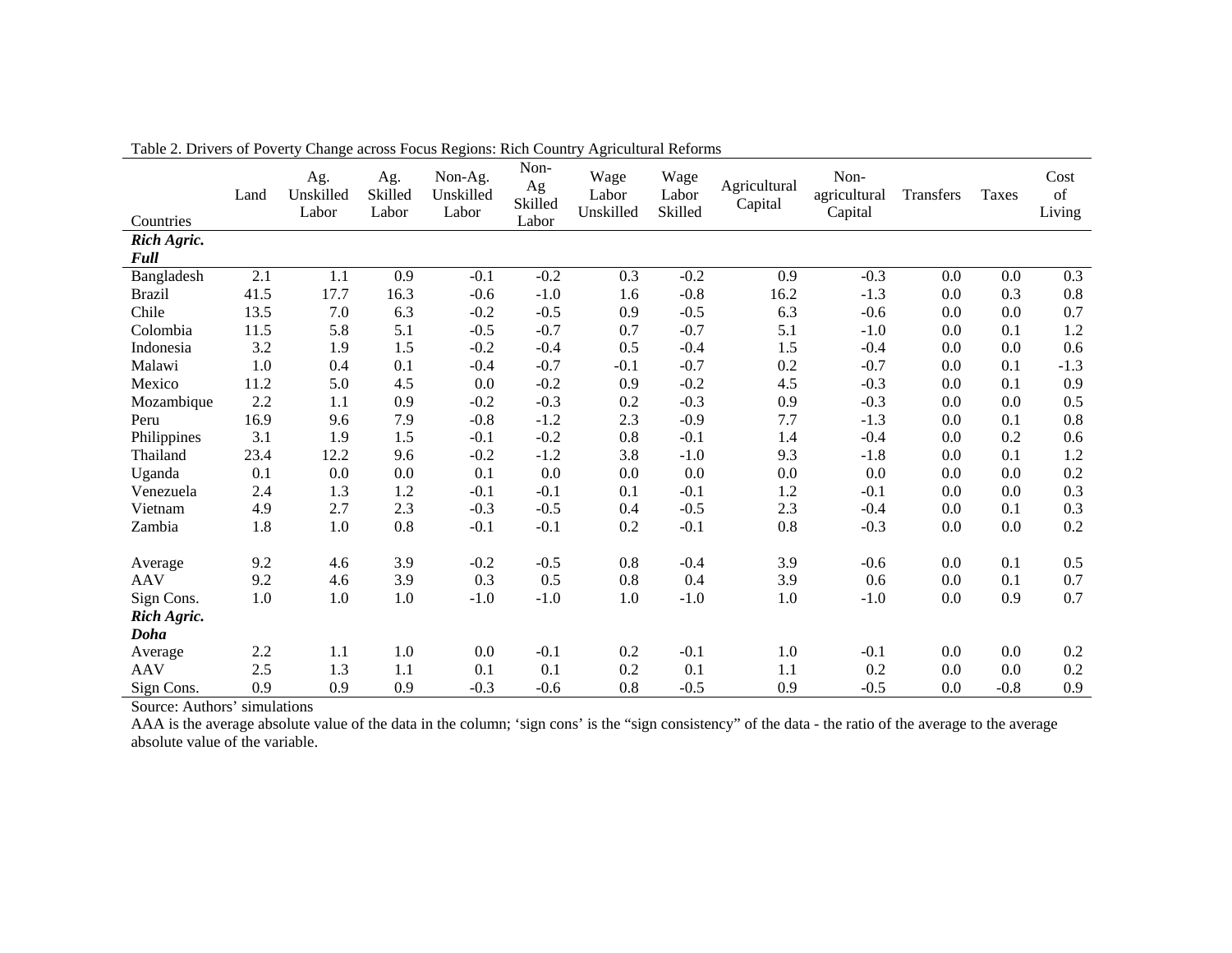|                         |          |         | Cost      |         |
|-------------------------|----------|---------|-----------|---------|
| Countries               | Earnings | Taxes   | <b>Of</b> | Total   |
|                         |          |         | Living    |         |
| <b>Rich Agric. Full</b> |          |         |           |         |
| Bangladesh              | $-0.46$  | $-0.04$ | 0.39      | $-0.11$ |
| <b>Brazil</b>           | $-3.16$  | 0.39    | 0.97      | $-1.80$ |
| Chile                   | $-5.42$  | 0.01    | 1.51      | $-3.90$ |
| Colombia                | $-1.28$  | 0.05    | 0.95      | $-0.28$ |
| Indonesia               | $-2.68$  | 0.05    | 1.40      | $-1.23$ |
| Malawi                  | $-0.05$  | 0.05    | $-0.74$   | $-0.74$ |
| Mexico                  | $-1.74$  | 0.12    | 1.93      | 0.31    |
| Mozambique              | $-0.23$  | $-0.01$ | 0.31      | 0.07    |
| Peru                    | $-1.32$  | 0.07    | 0.85      | $-0.40$ |
| Philippines             | $-2.35$  | 0.32    | 1.27      | $-0.76$ |
| Thailand                | $-9.63$  | 0.16    | 2.84      | $-6.63$ |
| Uganda                  | $-0.01$  | 0.00    | 0.05      | 0.04    |
| Venezuela               | $-0.17$  | 0.00    | 0.42      | 0.25    |
| Vietnam                 | $-0.13$  | 0.05    | 0.31      | 0.23    |
| Zambia                  | $-0.01$  | 0.02    | 0.13      | 0.14    |
|                         |          |         |           |         |
| Average                 | $-1.91$  | 0.08    | 0.84      | $-0.99$ |
| <b>AAV</b>              | 1.91     | 0.09    | 0.94      | 1.13    |
| Sign Cons.              | $-1.00$  | 0.93    | 0.89      | $-0.88$ |
| Rich Agric.             |          |         |           |         |
| Doha                    |          |         |           |         |
| Average                 | $-0.46$  | 0.10    | 0.16      | $-0.19$ |
| <b>AAV</b>              | 0.52     | 0.11    | 0.31      | 0.42    |
| Sign Cons.              | $-0.88$  | 0.92    | 0.52      | $-0.46$ |

Table 3. Earnings-Driven Percent Change in the Poverty Headcount (\$1/day) across Developing Country Stratums, when Rich Countries Reform Agriculture

Note: The total results in this table differ from the RichAgrFull poverty results in Hertel et al. (2007) since the results in this paper are computed as part of a full liberalization experiment using the methodology of Harrison, Horridge and Pearson (1999). Thus the results in this table reflect interactions with agricultural policy reforms in the poor countries, as well as non-agriculture reforms.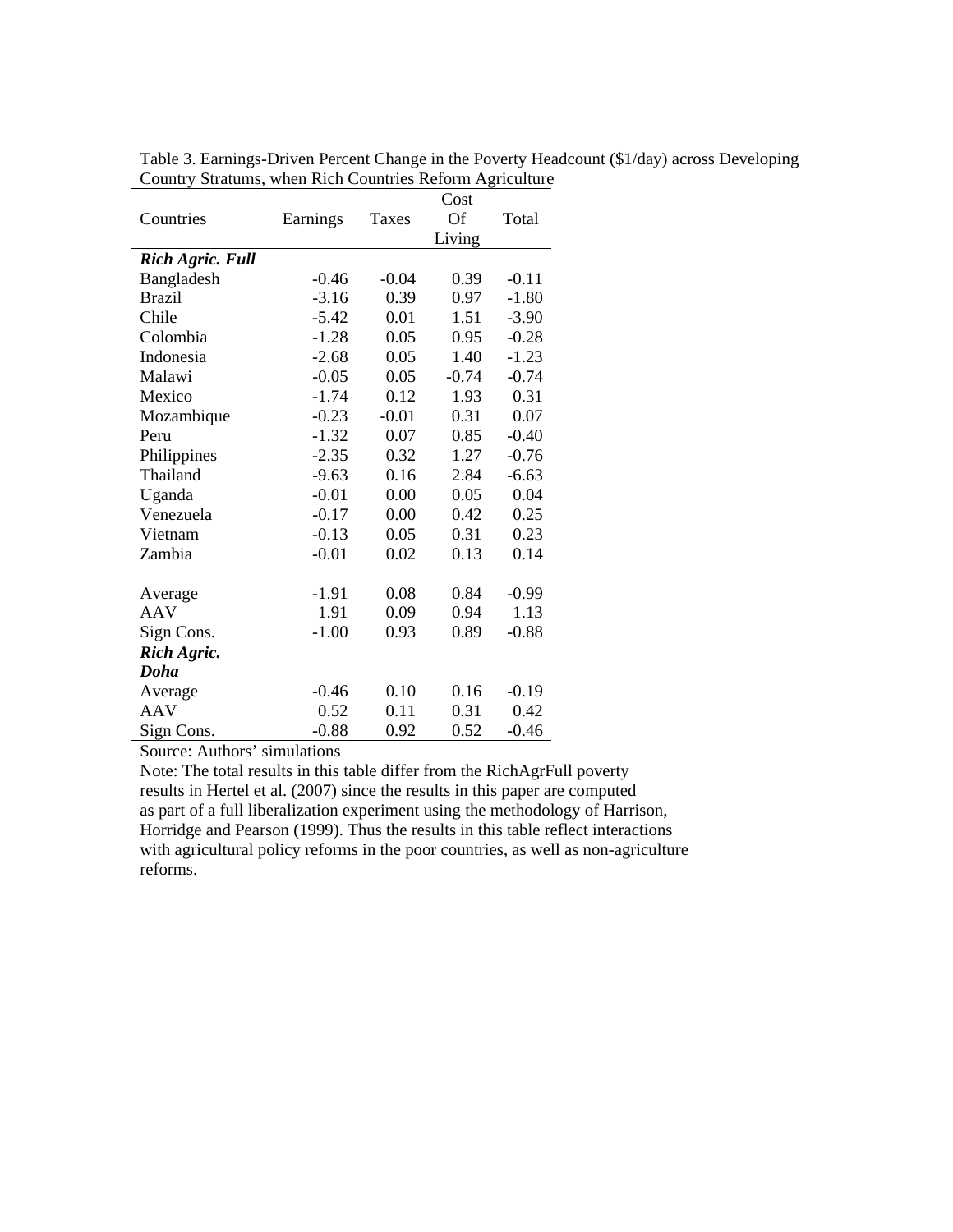| $1.010 \div 1.011 \times 1.011 \times 1.011$<br>Countries | Land    | Ag.<br>Unskilled<br>Labor | Ag.<br>Skilled<br>Labor | Change across I ocus regions under I oor rightenum reforms<br>Non-Ag.<br>Unskilled<br>Labor | Non-<br>Ag<br>Skilled<br>Labor | Wage<br>Labor<br>Unskilled | Wage<br>Labor<br>Skilled | Agricultural<br>Capital | Non-<br>agricultural<br>Capital | Transfers | <b>Taxes</b> | Cost<br>of<br>Living |
|-----------------------------------------------------------|---------|---------------------------|-------------------------|---------------------------------------------------------------------------------------------|--------------------------------|----------------------------|--------------------------|-------------------------|---------------------------------|-----------|--------------|----------------------|
| Poor Agric.                                               |         |                           |                         |                                                                                             |                                |                            |                          |                         |                                 |           |              |                      |
| Full                                                      |         |                           |                         |                                                                                             |                                |                            |                          |                         |                                 |           |              |                      |
| Bangladesh                                                | $-1.9$  | $-0.9$                    | $-0.7$                  | 0.7                                                                                         | 0.7                            | 0.3                        | 0.7                      | $-0.7$                  | 0.7                             | 0.0       | 0.5          | $-0.5$               |
| <b>Brazil</b>                                             | 1.9     | 1.3                       | 1.2                     | $-0.1$                                                                                      | $-0.1$                         | 0.1                        | $-0.1$                   | 1.1                     | $-0.2$                          | 0.0       | $-0.1$       | 0.0                  |
| Chile                                                     | 3.0     | 1.6                       | 1.5                     | 0.1                                                                                         | 0.0                            | 0.4                        | 0.0                      | 1.5                     | 0.0                             | 0.0       | 0.2          | $-0.1$               |
| Colombia                                                  | $-0.7$  | $-0.3$                    | $-0.3$                  | 0.3                                                                                         | 0.2                            | 0.2                        | $0.2\,$                  | $-0.3$                  | 0.3                             | 0.0       | 0.2          | $-0.5$               |
| Indonesia                                                 | 0.1     | 0.1                       | 0.0                     | 0.2                                                                                         | 0.0                            | 0.2                        | 0.0                      | 0.1                     | 0.2                             | 0.0       | 0.2          | $-0.4$               |
| Malawi                                                    | 3.7     | 2.3                       | 1.8                     | 0.2                                                                                         | $-0.1$                         | 1.1                        | $-0.1$                   | 1.8                     | $-0.4$                          | 0.0       | 0.6          | $-0.8$               |
| Mexico                                                    | $-12.4$ | $-5.3$                    | $-4.7$                  | 0.0                                                                                         | 0.2                            | $-0.9$                     | 0.2                      | $-4.7$                  | 0.3                             | 0.0       | $-0.1$       | $-0.5$               |
| Mozambique                                                | 3.4     | 2.3                       | $2.0\,$                 | $0.8\,$                                                                                     | 0.7                            | 1.2                        | $0.7\,$                  | 2.1                     | 0.7                             | 0.0       | 0.9          | $-1.2$               |
| Peru                                                      | $-1.9$  | $-1.0$                    | $-0.8$                  | 0.4                                                                                         | 0.3                            | 0.0                        | 0.3                      | $-0.7$                  | 0.7                             | 0.0       | 0.4          | $-0.5$               |
| Philippines                                               | $-2.3$  | $-1.4$                    | $-1.0$                  | 0.4                                                                                         | $0.4\,$                        | $-0.3$                     | 0.4                      | $-0.9$                  | $0.8\,$                         | 0.0       | 0.2          | $-1.1$               |
| Thailand                                                  | 3.4     | 2.4                       | 2.1                     | 0.7                                                                                         | 0.5                            | 1.2                        | 0.5                      | 2.0                     | 0.5                             | 0.0       | 0.7          | $-1.2$               |
| Uganda                                                    | 0.3     | 0.2                       | 0.2                     | 0.1                                                                                         | 0.1                            | 0.2                        | 0.1                      | 0.2                     | 0.2                             | 0.0       | 0.2          | $-0.3$               |
| Venezuela                                                 | $-1.6$  | $-0.7$                    | $-0.7$                  | 0.3                                                                                         | 0.2                            | 0.1                        | 0.2                      | $-0.7$                  | 0.3                             | 0.0       | 0.2          | $-0.2$               |
| Vietnam                                                   | 5.7     | 3.9                       | 3.6                     | 1.8                                                                                         | 1.6                            | 2.3                        | 1.6                      | 3.5                     | 1.4                             | 0.0       | 1.5          | $-1.4$               |
| Zambia                                                    | $-0.7$  | $-0.4$                    | $-0.2$                  | 0.4                                                                                         | 0.4                            | 0.2                        | 0.4                      | $-0.2$                  | 0.7                             | 0.0       | 0.3          | $-0.4$               |
| Average                                                   | $-0.0$  | 0.3                       | 0.3                     | 0.4                                                                                         | 0.3                            | 0.4                        | 0.3                      | 0.3                     | 0.4                             | 0.0       | 0.4          | $-0.6$               |
| <b>AAV</b>                                                | 2.9     | 1.6                       | 1.4                     | 0.4                                                                                         | 0.4                            | 0.6                        | 0.4                      | 1.4                     | 0.5                             | 0.0       | 0.4          | 0.6                  |
| Sign Cons.                                                | $-0.0$  | 0.2                       | $0.2\,$                 | 1.0                                                                                         | 0.9                            | 0.7                        | 0.9                      | 0.2                     | 0.9                             | 0.0       | 0.9          | $-1.0$               |
| Poor Agric.                                               |         |                           |                         |                                                                                             |                                |                            |                          |                         |                                 |           |              |                      |
| Doha                                                      |         |                           |                         |                                                                                             |                                |                            |                          |                         |                                 |           |              |                      |
| Average                                                   | $-0.09$ | $-0.04$                   | $-0.03$                 | 0.01                                                                                        | 0.02                           | $-0.01$                    | 0.02                     | $-0.03$                 | 0.01                            | 0.00      | $-0.01$      | $-0.06$              |
| <b>AAV</b>                                                | 0.38    | 0.20                      | 0.16                    | 0.03                                                                                        | 0.04                           | 0.04                       | 0.04                     | 0.16                    | 0.05                            | 0.00      | 0.02         | 0.07                 |
| Sign Cons.                                                | $-0.24$ | $-0.22$                   | $-0.18$                 | 0.50                                                                                        | 0.53                           | $-0.16$                    | 0.53                     | $-0.20$                 | 0.26                            | 0.00      | $-0.42$      | $-0.90$              |

Table 4. Drivers of Poverty Change across Focus Regions under Poor Agricultural Reforms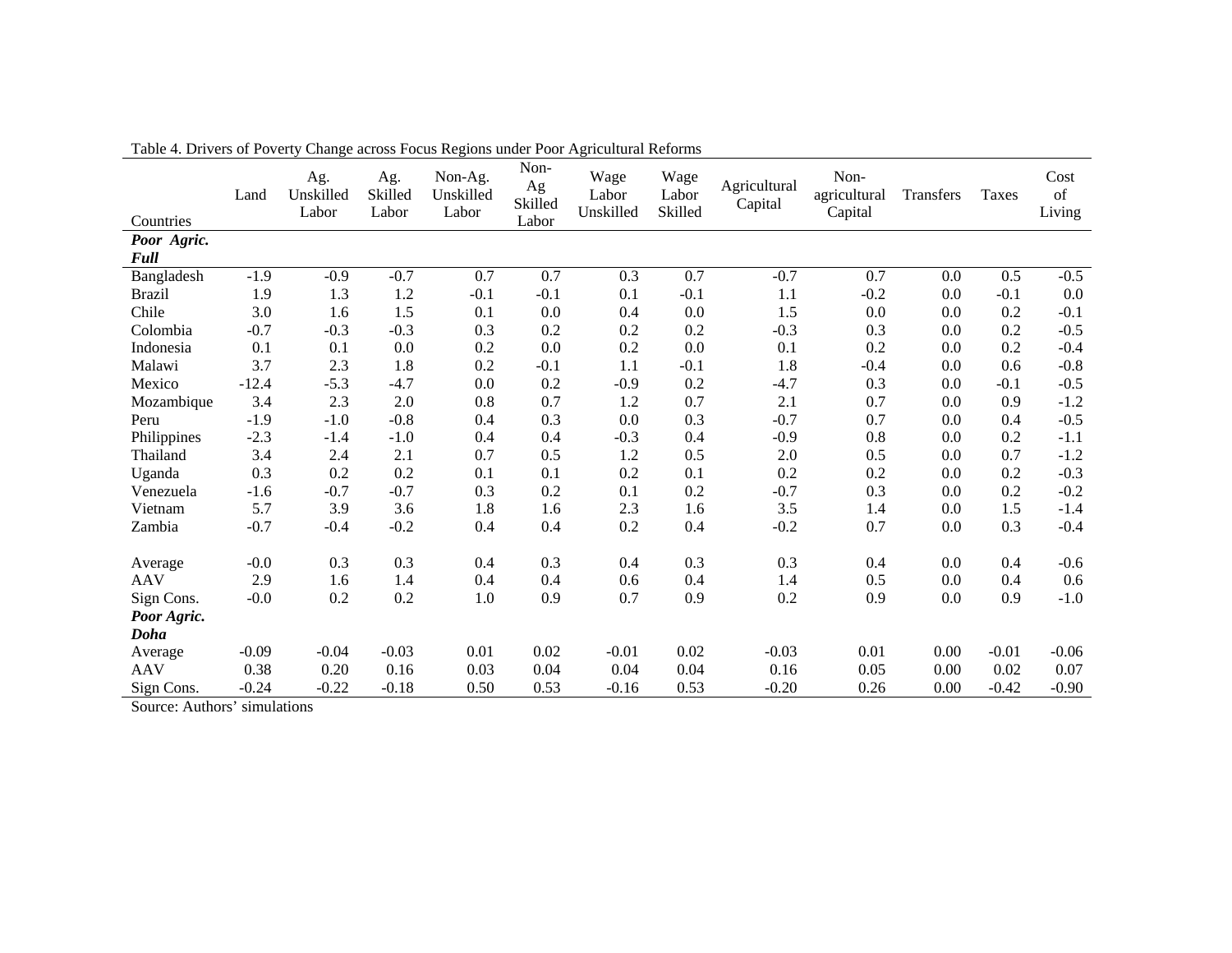|                       |          | Cost    |         |         |
|-----------------------|----------|---------|---------|---------|
|                       | Earnings | Taxes   | Of      | Total   |
| Countries             |          |         | Living  |         |
| Poor Agric. Full      |          |         |         |         |
| Bangladesh            | $-0.10$  | 0.56    | $-0.63$ | $-0.17$ |
| <b>Brazil</b>         | $-0.15$  | $-0.05$ | 0.05    | $-0.15$ |
| Chile                 | $-1.36$  | 0.19    | $-0.24$ | $-1.41$ |
| Colombia              | $-0.03$  | 0.14    | $-0.39$ | $-0.28$ |
| Indonesia             | $-0.30$  | 0.39    | $-0.92$ | $-0.83$ |
| Malawi                | $-0.85$  | 0.32    | $-0.43$ | $-0.96$ |
| Mexico                | 1.84     | $-0.15$ | $-1.08$ | 0.61    |
| Mozambique            | $-0.78$  | 0.48    | $-0.78$ | $-1.08$ |
| Peru                  | $-0.07$  | 0.34    | $-0.50$ | $-0.23$ |
| Philippines           | 1.36     | 0.40    | $-2.33$ | $-0.57$ |
| Thailand              | $-2.61$  | 1.02    | $-2.96$ | $-4.55$ |
| Uganda                | $-0.04$  | 0.04    | $-0.06$ | $-0.06$ |
| Venezuela             | $-0.11$  | 0.25    | $-0.29$ | $-0.15$ |
| Vietnam               | $-1.42$  | 1.13    | $-1.42$ | $-1.71$ |
| Zambia                | $-0.19$  | 0.17    | $-0.27$ | $-0.29$ |
|                       | $-0.32$  | 0.35    | $-0.82$ | $-0.79$ |
| Average<br><b>AAV</b> | 0.75     | 0.38    | 0.82    | 0.87    |
|                       |          |         | $-0.99$ | $-0.91$ |
| Sign Cons.            | $-0.43$  | 0.93    |         |         |
| Poor Agric.           |          |         |         |         |
| Doha                  |          |         |         |         |
| Average               | 0.01     | 0.01    | $-0.10$ | $-0.07$ |
| AAV                   | 0.07     | 0.03    | 0.11    | 0.09    |
| Sign Cons.            | 0.07     | 0.56    | $-0.88$ | $-0.83$ |

Table 5. Earnings-Driven Percent Change in the Poverty Headcount (\$1/day) across Developing Country Stratums, when Poor Countries Reform Agriculture

Note: The total results in this table differ from the RichAgrFull poverty results in Hertel et al. (2007) since the results in this paper are computed as part of a full liberalization experiment using the methodology of Harrison, Horridge and Pearson (1999). Thus the results in this table reflect interactions with agricultural policy reforms in the poor countries, as well as non-agriculture reforms.